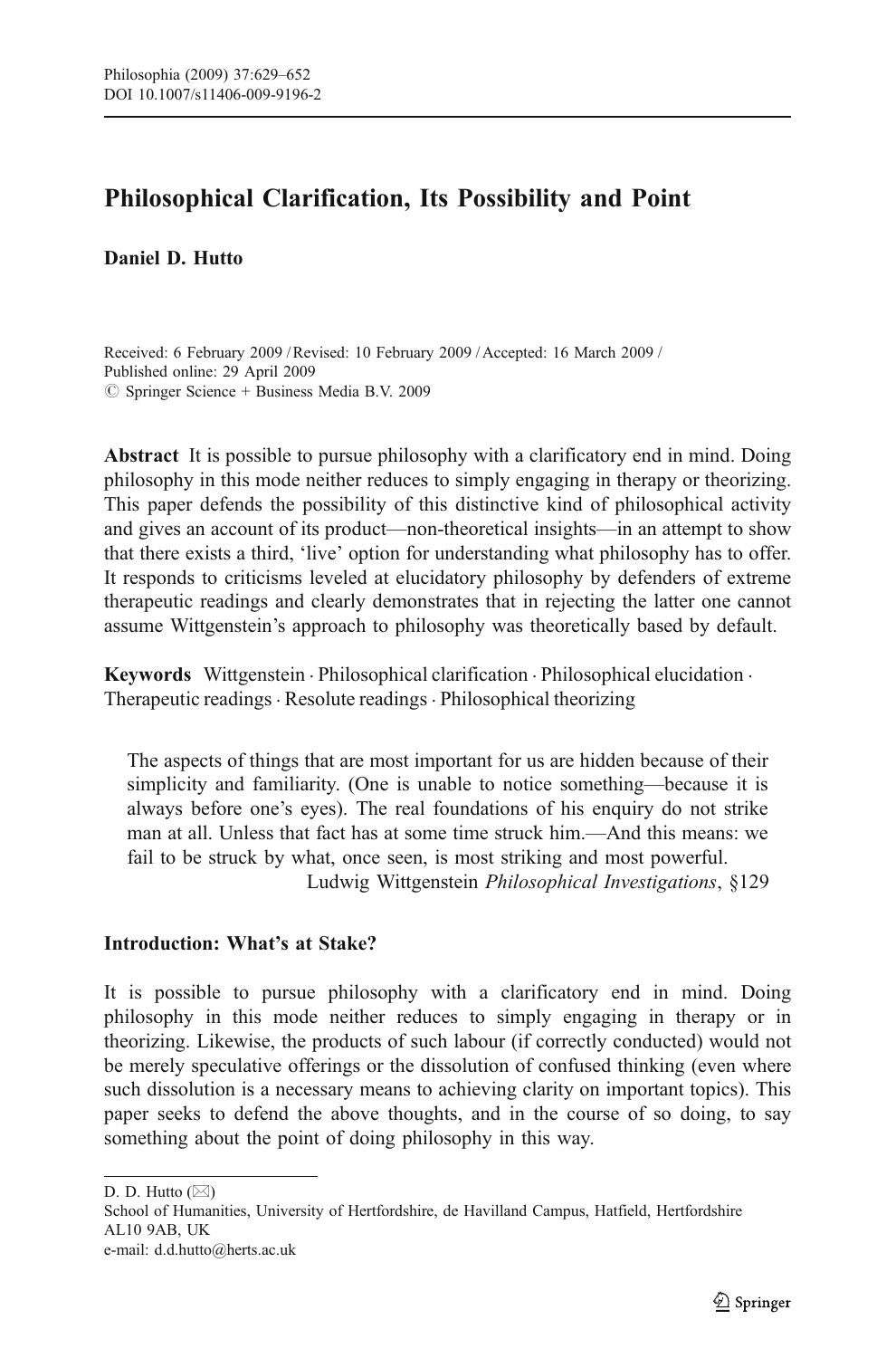To forestall a possible misunderstanding, I do not argue that clarification is all that philosophy can achieve (my ambitions are not so imperialist). My intention is only to establish that it is something that philosophy *can* achieve. It goes without saying that I would not bother defending this kind of philosophical endeavour if I did not think it important, but I will not attempt to establish its importance in this short essay (other than indirectly); it will suffice for my purposes if I can defend its possibility and get clearer about its point. My central goal is to articulate, understand and defend the existence of this kind of philosophical activity, showing that it neither reduces to therapy nor theory. If successful, this will show that there exists a third, 'live' option for understanding what philosophy has to offer.

The paper is structured into three distinct parts. In the first section "Clearing Away a Misunderstanding", I provide a brief history of recent developments in how to interpret Wittgenstein's philosophy—developments that raise deeper questions about how philosophy might be conducted and to what end. With the second concern in mind, I respond to a serious charge made by some 'New Wittgensteinians' against elucidatory readings of his philosophical mission—a charge which, if upheld, would threaten not only the viability of such interpretations but, by extension, the very possibility of philosophical clarification as a genuine pursuit. To counter this I demonstrate that clarificatory philosophy need not have the sorts of implications its critics imagine it to have and that, for this reason, their complaint fails. The second section "[The Nature of](#page-9-0) [Clarificatory Philosophy](#page-9-0)" proceeds to say something more positive about the point of philosophical clarification, what it involves and the outcomes it promises. The latter are importantly distinguished from additions to our theoretical knowledge of the world.

The section entitled "[Afterward: Should all Philosophical Theorizing be Denounced?](#page-15-0)" is a kind of Afterward. I supply it because, despite the arguments of this paper, I anticipate that many will remain wedded to the idea that *all* positive, articulable philosophical offerings must be theoretical offerings. But this thought looks less attractive once it is realized that there is currently no single, well-understood, or agreed upon notion of what qualifies as a philosophical theory. Moreover, on reviewing the slender catalogue of things that philosophical theories might be, it becomes abundantly clear that Wittgenstein sought to provide us with something quite different. If I am right his true legacy is not only to have provided us with existence proofs that philosophical clarification is possible, he serves as an exemplary guide for learning how to do it for ourselves.

#### Clearing Away a Misunderstanding

It was once widely supposed that Wittgenstein's major contribution to philosophy is to have advanced not one but two 'theories' of language. And it was also widely supposed that the antithetical nature of the content of those theories provides an appropriate means of demarcating what is of real interest in his otherwise eclectic corpus, splitting it into two well-defined periods—the early and the late. This way of understanding Wittgenstein's great accomplishments informed the interpretations of many prominent figures in analytic philosophy for many years (and, in some circles, it still remains influential).<sup>1</sup> It is the textbook way of characterizing his achievements; one that finds articulation in

<sup>&</sup>lt;sup>1</sup> Kripke ([1982\)](#page-23-0) and Carruthers [\(1989](#page-22-0), [1990](#page-22-0)) provide particularly clear examples of this tendency, but it is widespread.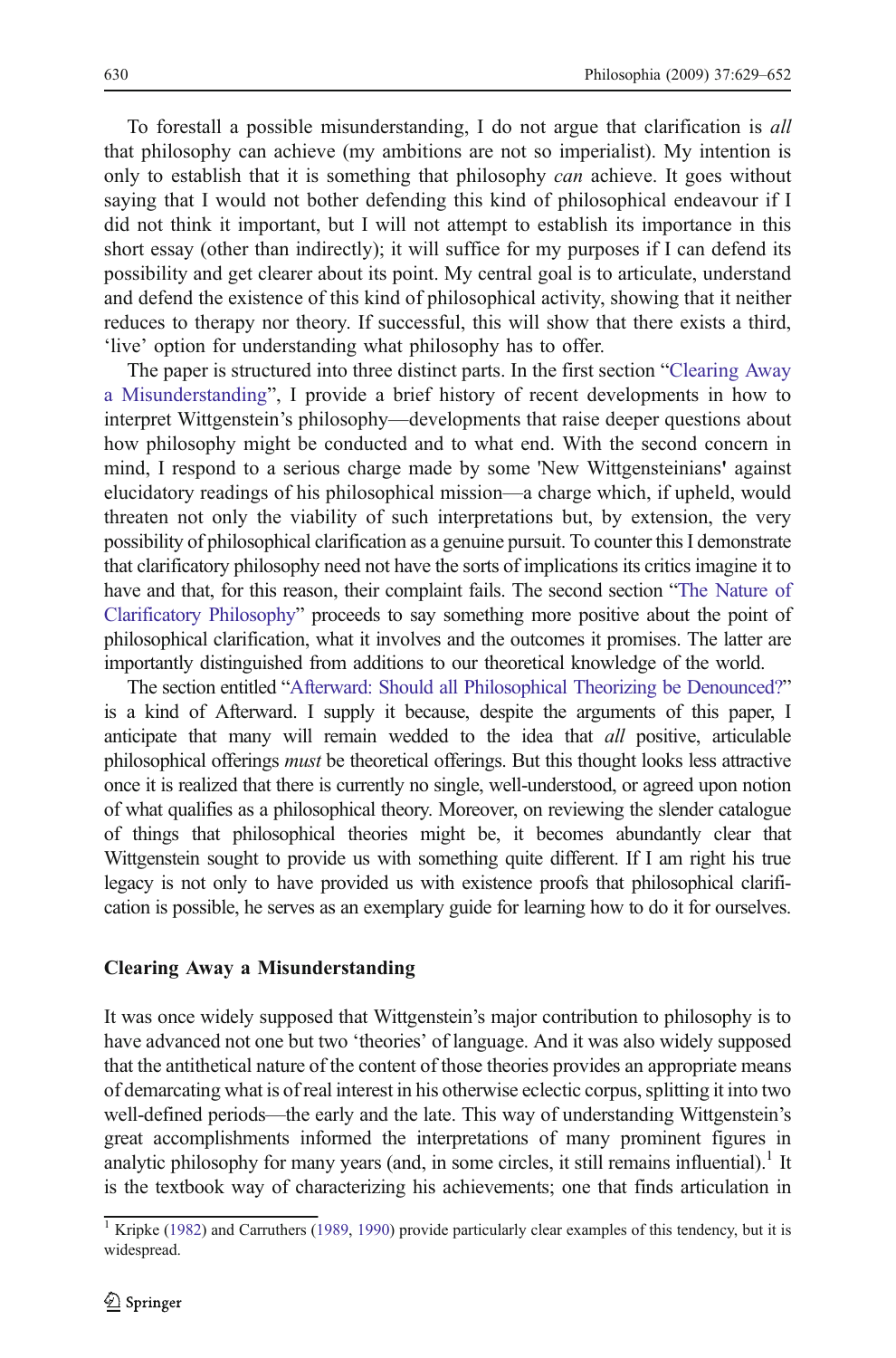countless introductions to his work—i.e. those that talk freely and unabashedly of his early truth-conditional 'picture theory' of language which stands opposed to his later 'use-theory' of language.

To their great credit, resolute readers such as Diamond ([1989,](#page-23-0) [1991](#page-23-0), [1995,](#page-23-0) [2004](#page-23-0)) and Conant [\(1989](#page-22-0), [1991](#page-22-0), [1995,](#page-22-0) [2000,](#page-22-0) [2004\)](#page-22-0) have shown that this way of interpreting Wittgenstein entirely misses the point. It is not just that such readings are slightly off kilter; they are fundamentally misleading. By casting Wittgenstein as a theorist (and one interested mainly in language) they seriously misrepresent both the originality and importance of his philosophical insights. For these have to do with what he thought philosophy could achieve and how it must achieve it. Understanding the true character of these offerings is not possible as long as we think of him as 'advancing theories'. <sup>2</sup> Put simply (and in a way reminiscent of Wittgenstein), if we stick with such limited interpretations we will miss the most important facts; we will misrepresent and fail to appreciate the real value of Wittgenstein's philosophy.

In this regard, the resolute readers' corrective is of the first importance—it put the question of what Wittgenstein was really up to visibly on the agenda. Nevertheless, one can acknowledge the value of this without thereby endorsing extreme therapeutic readings; i.e. those promoted by some self-anointed New Wittgensteinians (most visibly, Hutchinson and Read). $3$  This is because rejection of theoretical readings is consistent with the acceptance of elucidatory readings; those which regard Wittgenstein's target as that of clarifying certain important topics.

There has been an on-going debate between these two camps for several years now. To date my part in the dispute has played out over the course of a series of publications (replies and replies to replies) which have largely focused on worries about the proposed costs and benefits of such readings when it comes to interpreting the Tractatus (Hutchinson and Read [2006](#page-23-0), Hutto [2006,](#page-23-0) Hutchinson [2006\)](#page-23-0). Importantly, these exchanges have unearthed the real bone of contention between elucidatory readers and their challengers. It is that the elucidatory readers hold that throughout his entire career, early and late—Wittgenstein's primary philosophical purpose was to get at and convey substantive philosophical insights. Of course, we

<sup>&</sup>lt;sup>2</sup> One obvious problem with 'theory-based' readings, that dominate the reception of Wittgenstein's work in the analytic tradition, is that they overly restrict our interests by encouraging us to focus on just two periods of Wittgenstein's work – and then to focus on only selected aspects of the work done in those periods (i.e. those that purportedly relate to the articulation and defense of one or other of these 'theories of language'). This is why Moyal-Sharrock's [\(2004](#page-23-0)) work is of such great importance; she emphasises the need to examine the work of the late, late Wittgenstein. When I argued against the need to identify a third Wittgenstein in an earlier paper (Hutto [2004](#page-23-0)) it was in the spirit of tracing certain constant themes of his thought, while noting changes across his development. That is I was (and am) keen to regard him as a thinker who was always seeking for clarification, and struggling to convey what that task involves. With that criterion in mind the headcount of Wittgensteins should come to just one. My initial thought on this was that if we reject 'theory-based' interpretations of his work there is no interesting basis for making the standard sharp divisions between the 'early' and the 'late' Wittgenstein. But in line with main proposal of this paper (and based on further discussions with Moyal-Sharrock) I now appreciate that we can mark out Wittgenstein offerings at different points in his career by focusing on their specific content without assuming that such offerings are theorybased. As Moyal-Sharrock has stressed to me, this is because the results of his elucidations (or attempts at such) differed in different periods. To understand Wittgenstein's approach to philosophy properly and to benefit from the full range of his insights on fundamental topics we need to extend our interests beyond the Philosophical Investigations to his last writings. These undoubtedly contain important new developments.

<sup>&</sup>lt;sup>3</sup> I have raised concerns about the internal coherence of such readings and have argued against them in various other ways in earlier publications (Hutto [2003,](#page-23-0) [2006](#page-23-0), [2007\)](#page-23-0).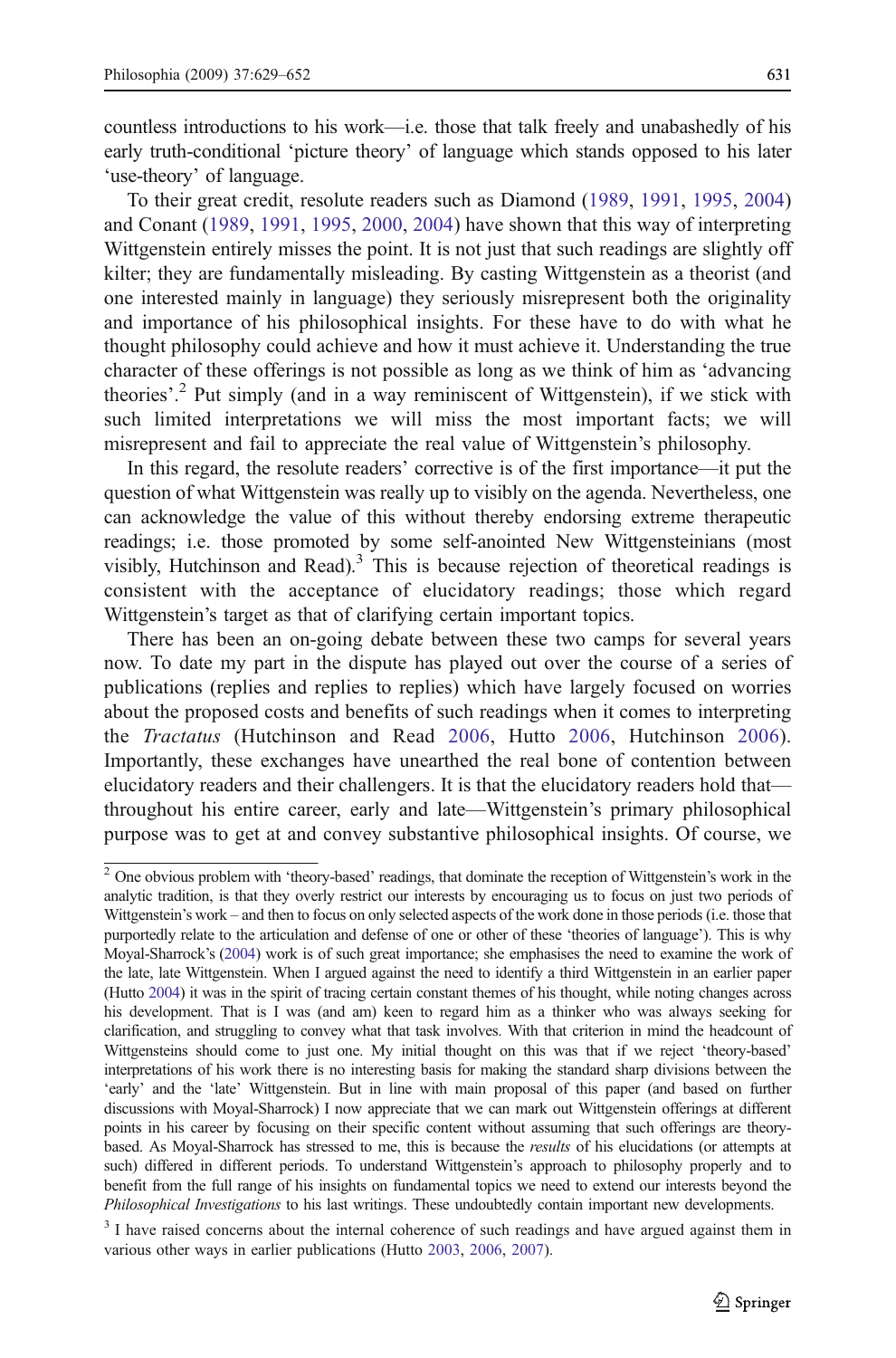need not suppose (indeed we should not) that he was always equally successful in achieving this end at every stage of his work. All that this view entails is that clarifying important philosophical matters was always his central ambition.

This claim breaks faith with those interpretations that regard him as seeking only to dissolve illusory problems of philosophical manufacture—problems which are wholly brought into being and fostered by confusions that are in turn sponsored by certain pictures and misguided commitments; commitments that some philosophers find irresistibly gripping. Defenders of elucidatory readings need not deny that many so-called philosophical issues are 'internally related' to the confusions of certain philosophers (to borrow McManus' turn of phrase—see McManus [2006](#page-23-0), ch. 10). In such cases what appear to be deep and burning problems concerning important topics crumble to dust, without residue, once the supporting commitments are exposed as wrong-headed. Providing this sort of treatment is complicated and difficult; it is often crucial for achieving philosophical clarity.

This sort of therapeutic work plays an important part in Wittgenstein's methodology. But acknowledging this is consistent with denying that such therapy is (or need be) the end of philosophy. I have argued that Wittgenstein is seeking something *other than* the provision of such cures alone. It is the idea that Wittgenstein was seeking to achieve something positive in his philosophy that extreme therapeutic readers see as unwarranted, sophistic and dangerous. Indeed, they see it as dangerous precisely because it is attractive, and seductively so. With this in mind, defenders of therapeutic readings are happy to admit that elucidatory readings are now not only popular, they constitute the new, 'standard' way of understanding what is distinctive and important about Wittgenstein's philosophy. Naming names, Hutchinson and Read [\(2008\)](#page-23-0) find such a reading advanced by, for example, Kenny ([1984](#page-23-0)), Hacker [\(1986\)](#page-23-0), Glock [\(2001](#page-23-0)) and Schroeder [\(2001,](#page-23-0) 143), see also Hutchinson ([2007](#page-23-0), 704).<sup>4</sup>

But they also insist that this is a mistake—that if we are to use Wittgenstein's philosophy as a model for our own pursuits then we must follow Baker [\(2004\)](#page-22-0) in rejecting the idea "that Wittgenstein left room for a positive role for philosophy which stands in contrast to and supplements its predominantly negative or therapeutic task" (26). Extreme therapeutic readers argue that Wittgenstein allowed for no positive philosophical task that is independent of the therapeutic task. On this point they disagree with those named above who promote so-called standard versions of elucidatory readings.

But therapeutic readers also advance a stronger claim about the end of philosophy, arguing that clarification is a means to the end of therapy. And, crucially, on this important issue they are at odds even with those, such as Marie McGinn and myself, whom they regard as offering milder versions of elucidatory readings.<sup>5</sup> The

<sup>4</sup> Interestingly, it appears that even a founding father of resolute readings is partial to elucidatory interpretations. For instance, Conant has lately observed that "resolute readers will hold [that there exists] a genuine (if limited) continuity in the conception of the activity pursued in the two books … namely, the aspiration to practice philosophy in such a way that it does not issue in a doctrine or a theory, but rather in the practice of an activity" [\(2007,](#page-23-0) 68). As long as activity is read as 'therapeutic' activity, this might seem to be in tune with what is claimed by the New Wittgensteinians. But Conant goes on to note that even though Wittgenstein's conception of philosophical activity received different formulations during his early and late periods, his focus throughout his career was steadfastly on the end of philosophical *clarification*.

<sup>5</sup> Hutchinson remarks, for example, that "Hutto and McGinn could be fruitfully seen to be on the fringes of the elucidatory camp ... [For although] they both show more sensitivity to the therapeutic nature of the work ... they both, crucially, hold on to the thought that there *must be something more*" (Hutchinson [2007](#page-23-0), 704).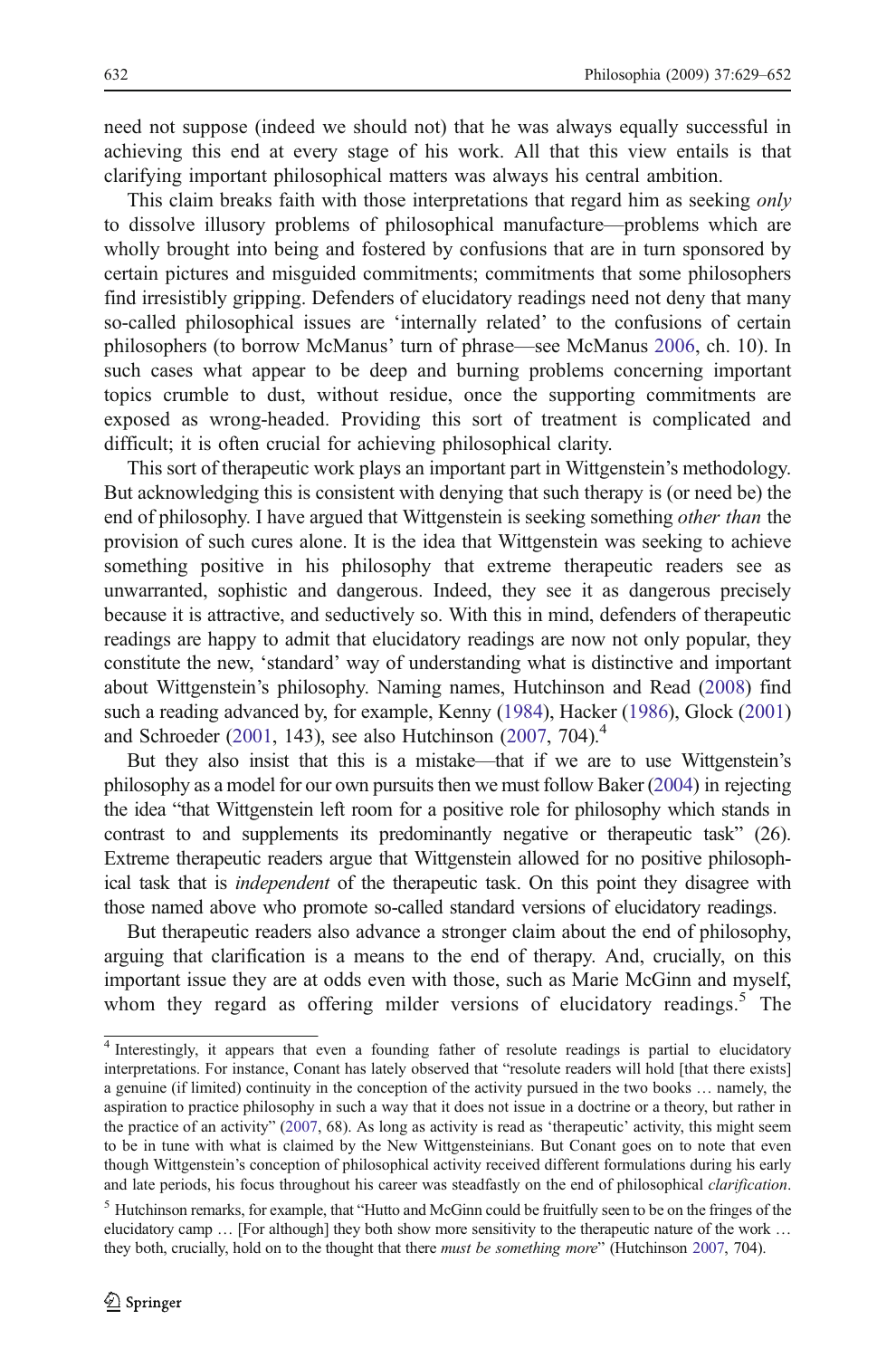disagreement is perfectly clear since those who promote such readings defend the claim that therapy is a means to the end of clarification. As a result extreme therapeutic and mild elucidatory readers offer substantively different accounts of Wittgenstein's ambitions and they promote very different visions of how one ought to understand the point and end of philosophy generally.

In launching recent salvos against elucidatory readings, these critics have focused on Wittgenstein's second masterpiece, claiming that "a reading of PI, which holds on to Wittgenstein doing more than practicing therapy ultimately leaves 'Wittgenstein' committed to the very commitments of which he was trying to relieve us (and himself)" (Hutchinson and Read [2008,](#page-23-0) 149). So, despite the current popularity of elucidatory readings, therapeutic critics insist that such readings are unstable and unsustainable—apparently, they face a fatal dilemma. The rough logic of their argument is as follows: There is simply *no way* of making sense of the end of Wittgenstein's project that does not reduce either to understanding it by extreme therapeutic or by theoretical lights. Thus anyone who agrees that theoretical readings are not credible (as I and many others do), is simply forced to suppose that Wittgenstein's interest was *solely* that of providing a kind of therapy by dissolving philosophical problems.

Allegedly, elucidatory interpretations have two undermining features. First, they implicate Wittgenstein in contradictory philosophical commitments and, second, they face a problem of 'motivation' because (reversing the elucidatory formula) it is claimed that any attempt to elucidate in PI is undertaken only in pursuit of the therapeutic goal. Thus it has been claimed (in ironically strong terms) that:

The therapeutic interpretation is the only interpretation that can adequately make sense of Wittgenstein's text as a whole and the metaphilosophical remarks in particular. Furthermore, it is the only interpretation that can demonstrate Wittgenstein's continued importance and relevance as a philosopher (Hutchinson [2007,](#page-23-0) 691, emphases added).

My purpose in this section is to answer the charge against elucidatory readings, showing it to be groundless—and hence the conclusions drawn from it are unreliable. Facing up to this challenge is important, not primarily because it is useful for settling an on-going debate between Wittgensteinians, but because doing so matters crucially to how non-Wittgensteinians understand the potential value and importance of Wittgenstein's philosophical approach. For, they too are inclined to think that the choice boils down to either theory or therapy. The only difference is that they prefer theorizing, so, for them, if it were true that all Wittgenstein has to offer is therapy then they are quite happy to write off his contemporary importance. Putting aside concerns about Wittgenstein scholarship, the real danger of allowing this simple pattern of thought to prevail is that we will overlook an important alternative way of doing philosophy and for a different end than that for which it is generally conducted today.

Famously, in the Investigations, Wittgenstein writes:

A main source of our failure to understand is that we do not command a clear view of the use of our words—Our grammar is lacking in this sort of perspicuity. A perspicuous representation produces just that understanding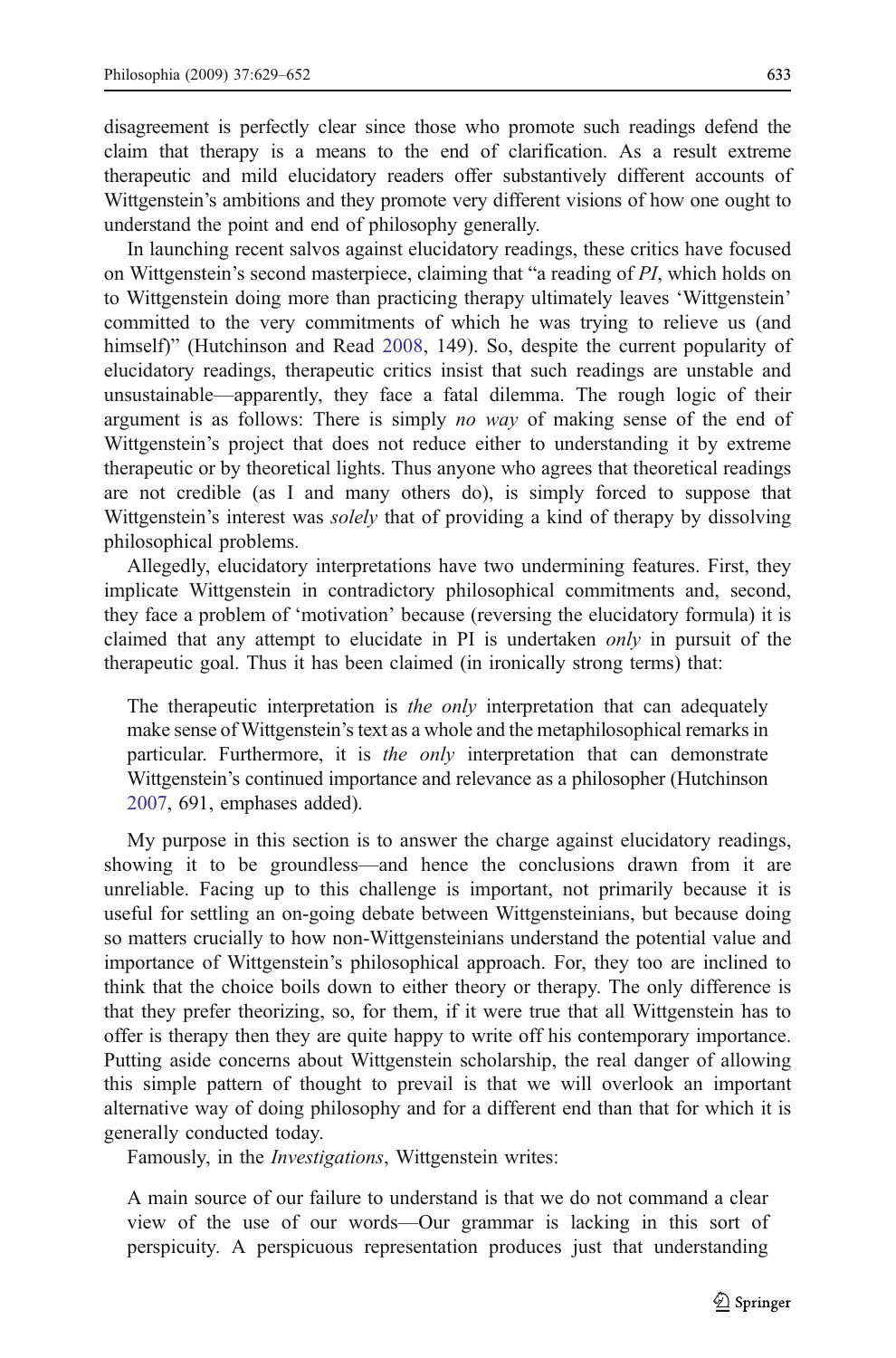which consists in seeing the connexions. Hence the importance of finding and inventing intermediate cases. The concept of a perspicuous representation is of fundamental significance for us. It earmarks the form of account we give, the way we look at things. (Is this a "Weltanschauung"?) (PI §122)

Although the colour octahedron of Philosophical Remarks §1 is the sole example that Wittgenstein gives of a perspicuous presentation (at least by name), its features (and the insights he gained from attending to them) aid us in understanding why he regards the concept of a perspicuous presentation to be of fundamental significance. A perspicuous presentation serves as a kind of revealing depiction—a device, instrument or totem that, in the case of the octahedron, shows transparently the limits of how we might use our colour concepts—at least as things stand for us now. For example, by means of comparisons with other colour concepts it allows us to see that red is a pure colour. This revelation can be easily expressed in words. But Wittgenstein observes, "If I am right in my way of thinking, then 'Red is a pure colour' isn't a proposition, and what it is meant to show is not susceptible to experimental testing" (PR §222). His point is that his remark is not a merely hypothetical or theoretical proposal about the possible use of our concepts. It is the articulation of an insight about the nature of redness and what can be sensibly said of it, as things stand for us.

Picking up on this line of thought, Hacker—a principal defender of the elucidatory reading—construed the constructive aspect of Wittgenstein's philosophical project by observing that Wittgenstein "gives us numerous overviews of the logical grammar of problematic concepts … [such that] the conceptual geology of the *Tractatus* gave way to the conceptual topography of the *Investigations*" (Hacker [2001a](#page-23-0), 37). It is with reference to this claim of Hacker's that Hutchinson and Read imagine that the defining characteristic of all elucidatory readings is that they construe Wittgenstein's project as mapping "our language in a somewhat Rylean non-purpose relative, non-context sensitive manner" ([2008,](#page-23-0) 145, see also 143). This is important because, so characterized, the commitments of clarificatory philosophy are (apparently) self-defeating. The complaint raised against it hinges on the assumption that "The word 'map' is taken in the topographical sense of the cartographer mapping the landscape ... it is **that** restriction that leads to ... unfortunate consequences" [\(2008](#page-23-0), 146, emphasis added).

This is how critics of elucidatory readings diagnose the problem: their fundamental complaint is that "Mapping a terrain and mapping a language [is not] a reliable analogy" (Hutchinson and Read [2008,](#page-23-0) 146). The comparison is, allegedly, not apt because it rests "upon an assumption that one can take up a position 'outside of language' so as to view language" (Hutchinson and Read [2008](#page-23-0), 144). Essentially, if one is to map something, such as terrain, then what is mapped must be a relatively stable entity capable of being representationally depicted. Having highlighted this unfortunate feature of the putatively faulty 'mapping analogy', Hutchinson concludes, generally, that "If clarification is a goal, then it presupposes a particular view of how language *must* be" ([2007,](#page-23-0) 700).

So, by this quick series of steps, it is exposed that to suppose that Wittgenstein sought to 'map' our grammar, elucidatory readers require that "Wittgenstein does have a picture (or a theory) of language" ([2007,](#page-23-0) 701). More specifically, "this reading implies that there is some [relatively static] discrete item, or 'entity' …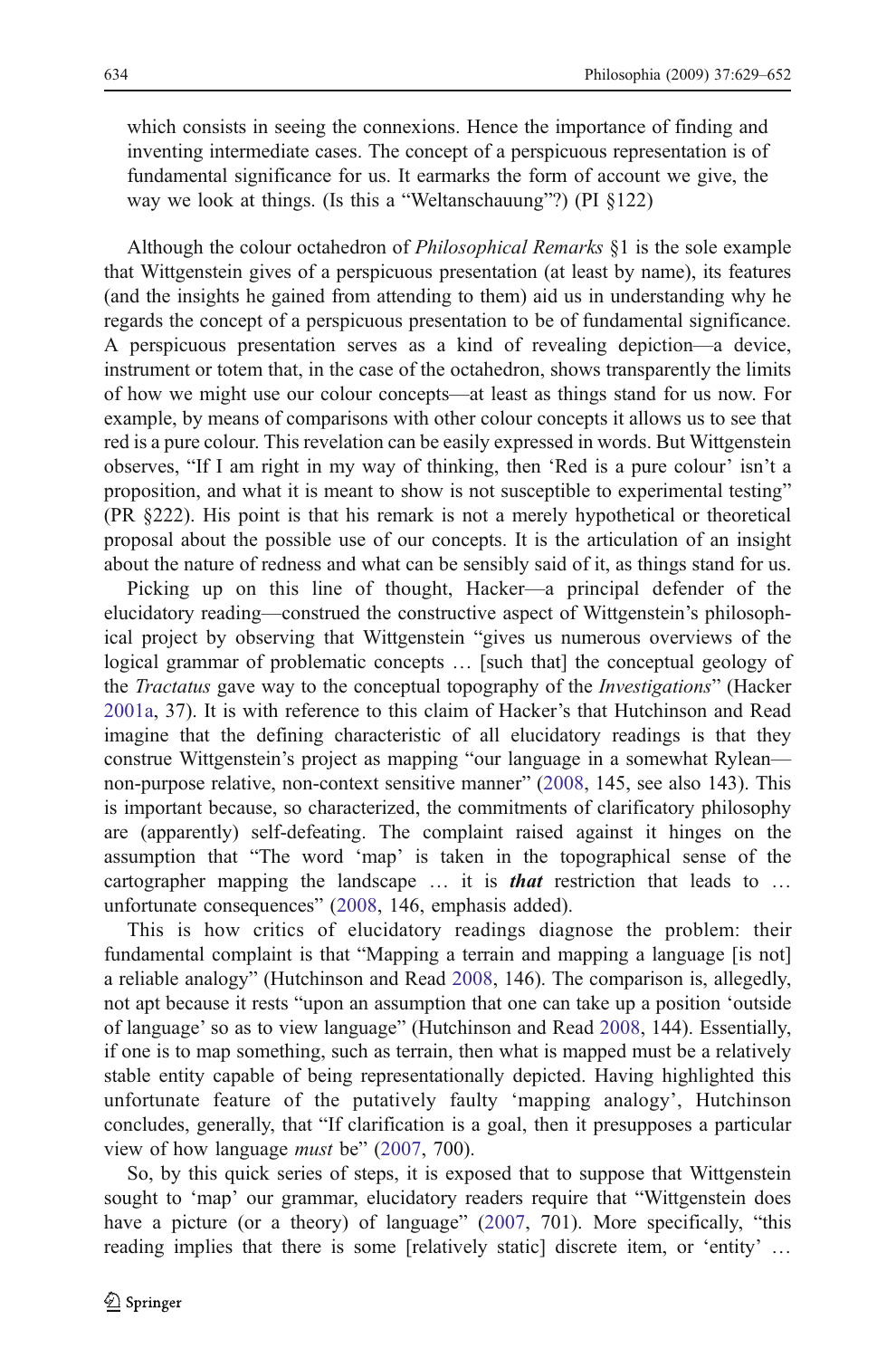'language' or 'the grammar of language'. This is really the root of all problems" [\(2007](#page-23-0), 701). Now if this analysis were right, elucidatory readers really would be no better off than those who claim, more openly, that Wittgenstein was in the business of offering 'theories'. But, if this is true, they are worse off (at least morally) because they systematically confuse others about what Wittgenstein was really up to while paying "lip service to the metaphilosophy" (Hutchinson and Read [2008](#page-23-0), 144).

A natural response to this sort of charge is to claim that Hutchinson and Read are simply setting up straw men. But they are quick to acknowledge that "neither doctrinal readers nor elucidatory readers tend to claim that one can view language in such a way … they nevertheless imply such an ability" (Hutchinson and Read [2008,](#page-23-0) 144). And, of course, it is true that public statements avowing or denying such commitments are beside the point; what matters is whether the position advanced really has these sorts of implications or not (i.e. it is not important what implications their defenders believe they have). But, the fact is, elucidatory readings do not embed any such theory about language, as I now intend to show.

That elucidatory readings might *seem* to embed (even if only implicitly) a theory about the static nature of 'language' as a kind of 'reality' which our maps purport to represent is a direct consequence of misunderstanding the sort of work that Hacker's 'mapping analogy' seeks to do. A first step toward seeing this is to bear in mind that the analogy is really only supposed to highlight the fact that perspicuous presentations are meant to be illustrative devices. They are used for the purpose of depicting or highlighting certain features of our everyday conceptual practices; features that (in a sense) are already quite familiar to us, since they are part and parcel of what it is to be competent in such practices. Nevertheless, these features only become 'surveyable by a rearrangement' (PI §92). Just as the weeds of an overgrown garden need to be removed if we are to see its beauty, so too the process of achieving clarification necessarily involves "clearing misunderstandings away" (PI §90). But that does not alter the fact that the reason for engaging in such activity is so that we might better understand certain aspects of the character of our practices and their basis.

The first thing to notice is that, far from being purpose-free (whatever that might mean), attempts to present such features perspicuously are necessarily "relative to certain purposes" (Hutto [2007](#page-23-0), 301). It hardly follows that such activity forms part of a grander endeavour to chart the rules for 'the whole of language' (whatever that might mean) or of all conceptual possibilities, once and for all. Understood in the way just described, there is nothing in the 'mapping analogy' that implies that the conceptual or grammatical possibilities being surveyed are static, or relatively so. Nor does it imply that 'language' and 'grammar' are imagined to constitute kinds of entity.

Still, it might be objected (though this is not claimed by Hutchinson and Read) that—"Even if the point of producing perspicuous presentations is not to provide a complete mapping of the whole of grammar, it remains the case that the usefulness of such presentations presupposes that they in some way represent or correspond to an external reality". There is a kernel of truth in this; if a map or illustrative device is out of sync with the domain it seeks to depict, for example if it systematically distorts it, then it will be fail to be of much use, except accidentally. Nevertheless, if the point of drawing our attention to this fact is to show that anyone who is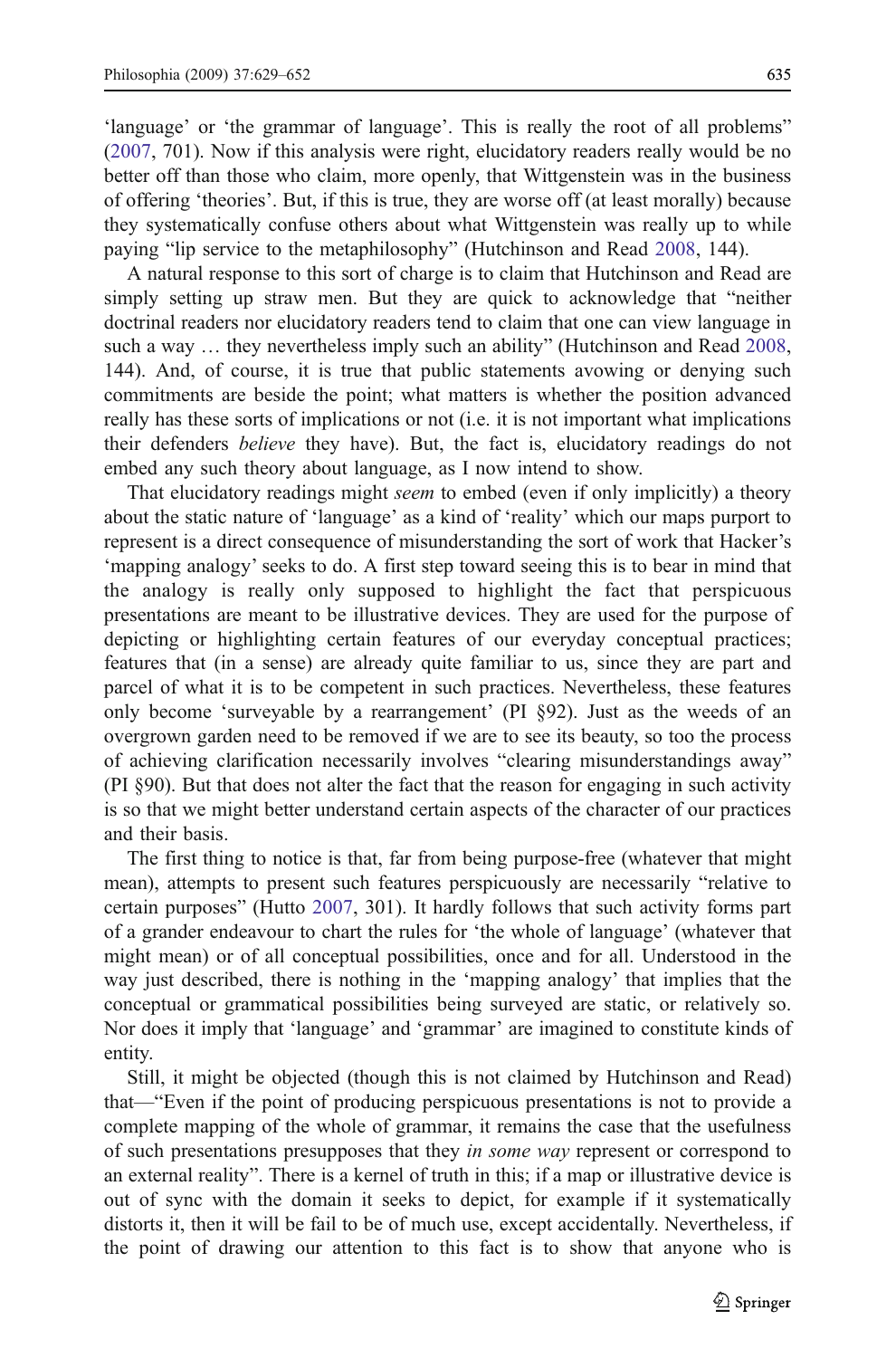impressed by 'mapping analogy' must be committed to a simple-minded form of realism about 'the rules of grammar', then the objection fails. One can accept the truism that maps must be accurate if they are to be useful without buying into the strong realist proposal that we can distinguish a presentation (e.g. conceptual, linguistic) from its subject matter (e.g. extra-conceptual or extra-linguistic reality) for *philosophically* interesting explanatory purposes.<sup>6</sup>

Such a thought is made problematic by the fact that it is not possible to talk meaningfully of how-things-are in some absolute way that is wholly independent of our practices—and especially not 'the rules of grammar'. Any account of how maps and pictures stand to their subject matter, so as to be useful for particular purposes, has to be more sophisticated than this. It is entirely possible to find the 'mapping analogy' useful for understanding the nature and function of perspicuous presentations while eschewing strong realism about what they depict.

Furthermore, accepting this is entirely consistent with acknowledging that there is a certain degree of freedom in the way that our use of concepts can develop and extend (see Glock [2008](#page-23-0)). That said, it must also be admitted that such freedom is not absolute or unconstrained. What we find useful in practice (and, hence, where it is sensible to draw conceptual boundaries) and the obtaining of certain facts are importantly related. Shifts in the facts can, as Wittgenstein observed, make certain of our conceptual practices live or die; some may become impossible to sustain or otherwise lose their point while others might suddenly become pertinent or practically necessary. As such, conceptual possibilities must be understood against the backdrop of what we find practical or useful; it is in this way that they (and presentations of them or what underpins them) are tied to or dependent upon worldly facts. But this dependency cannot be understood in terms of some kind of straightforward representational relation—i.e. which could be rendered intelligible, as strong realism suggests, apart from our practices.<sup>7</sup>

Crucially, it is possible to reveal both the nature of grammatical rules and the importance in our practices without endorsing the simplistic idea that there exists an underlying, pre-given 'external' reality that fixes the bounds of conceptual possibility. One can adopt the kind of 'navigational' account of the use of perspicuous representations … while rejecting crude objectivism about the status of rules of grammar (Hutto  $2007$ ,  $305-6$ ).<sup>8</sup>

In raising worries about the 'mapping analogy' and the vision of philosophical enterprise that sponsors it, Hutchinson and Read clearly have the wrong sort of map in mind. They imagine that defenders of the clarificatory approach must see the job of philosophy as charting a vast territory, piece by piece; always using maps with a standard format, such as Ordinance Survey maps. Only these might be suitably

 $6$  Thus Wittgenstein tells us "One ought to ask, not what images are or what happens when one imagines anything, but how the word 'imagination' is used. But that does not mean that I want to talk only about words. For the question of the nature of imagination is as much about the word 'imagination' as my question is" (PI §370).

 $<sup>7</sup>$  For a fuller discussion of this point see Hutto [2003](#page-23-0), 112-114, 120, ch. 5.</sup>

<sup>8</sup> Perhaps it is because I make such claims that Hutchinson acknowledges that "Hutto ([2003\)](#page-23-0) has argued for a delimited (one might say, less Rylean form of elucidatory reading" ([2007,](#page-23-0) 698).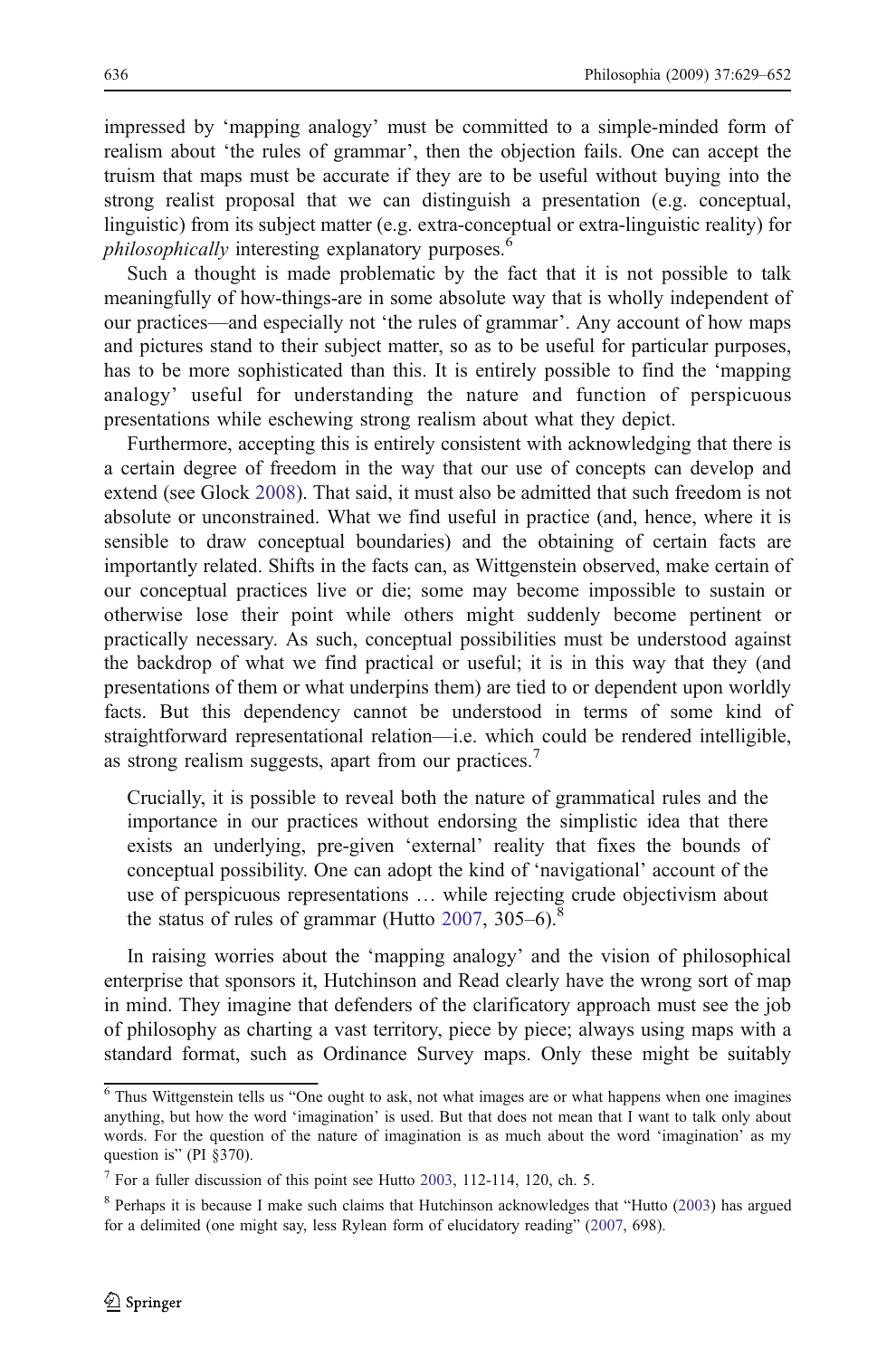combined to provide a coherent overview. But in fact the ambitions of the clarificatory approach can be much more local and tied to the specific needs of particular map users. A better comparison is therefore to regard them as aiming to produce something akin to the London tube map. For what is required are useful navigational tools, guides that can help us find our way about in local terrains, with specific projects in mind. For:

[like perspicuous presentations, the London Tube map] is not an accurate or complete representation of all aspects of the network nor is it meant to be (e.g. it does not show the distances between stations accurately or to scale). Indeed, its usefulness precludes it being such. What it shows—so successfully and quite literally—are the 'relevant connections' in a single surveyable design. For the purpose of travelling by tube it is both clear and comprehensive (and has become more so over time, with modifications) (Hutto [2007](#page-23-0), 301).

As is evident from this comparison, to be useful most maps must be revisable; they must change if features of the environment they depict shift and alter. Nor, if they are to serve their purposes, should they necessarily strive for completeness; the tube map is a successful design precisely because it does not attempt to reveal *every* feature of the rail system in detail or accurately, to comply with some neutral standard. Good maps, like Beck's, do not attempt to depict all of the features in their domain of interest indiscriminately. They neither do so once and for all nor all at once. But this does make them arbitrary; useful maps do not depict *just any* features of a given domain.

It must be remembered that the whole point of drawing the mapping analogy (which is, after all, just that—an analogy) is to highlight the way in which perspicuous presentations function. For what makes something a perspicuous presentation is not its "intrinsic features but its function" (Baker [2004,](#page-22-0) 41). What all such devices have in common is that they provide landmarks, patterns, analogies which enable their users to understand or find their way about a certain space of possibilities—it is not that they strive to capture and present features of 'a static external reality' in a purpose-free way.

For precisely this reason there is "no general restriction on what form a perspicuous representation may take" (Baker [2004](#page-22-0), 31). Indeed, if they are to do their specialized work such devices could not possibly share a common presentational format; they must be fashioned in a way that is sensitive to particular features of widely variegated practices and the specific needs of their users. It is simply nonsense to imagine that they might be somehow combined so as to gain a bird's eye view of 'grammar'; i.e. to provide a single, unified take on the various language games—i.e. the whole of language—in the sort of way that, in contrast, a complete set of Ordinance Survey maps might be capable of detailing (at some suitable level of abstraction) the whole terrain of the British Isles.

Functioning like maps (of the Tube Map variety), perspicuous presentations are the primary tools for conducting an investigative, probative philosophy that only aims to clarify our understanding of specific facets of certain of our practices or what underpins such practices quite generally. Contrary to the claims of extreme therapeutic readers, understood in this way, perspicuous presentations offer just the right set of tools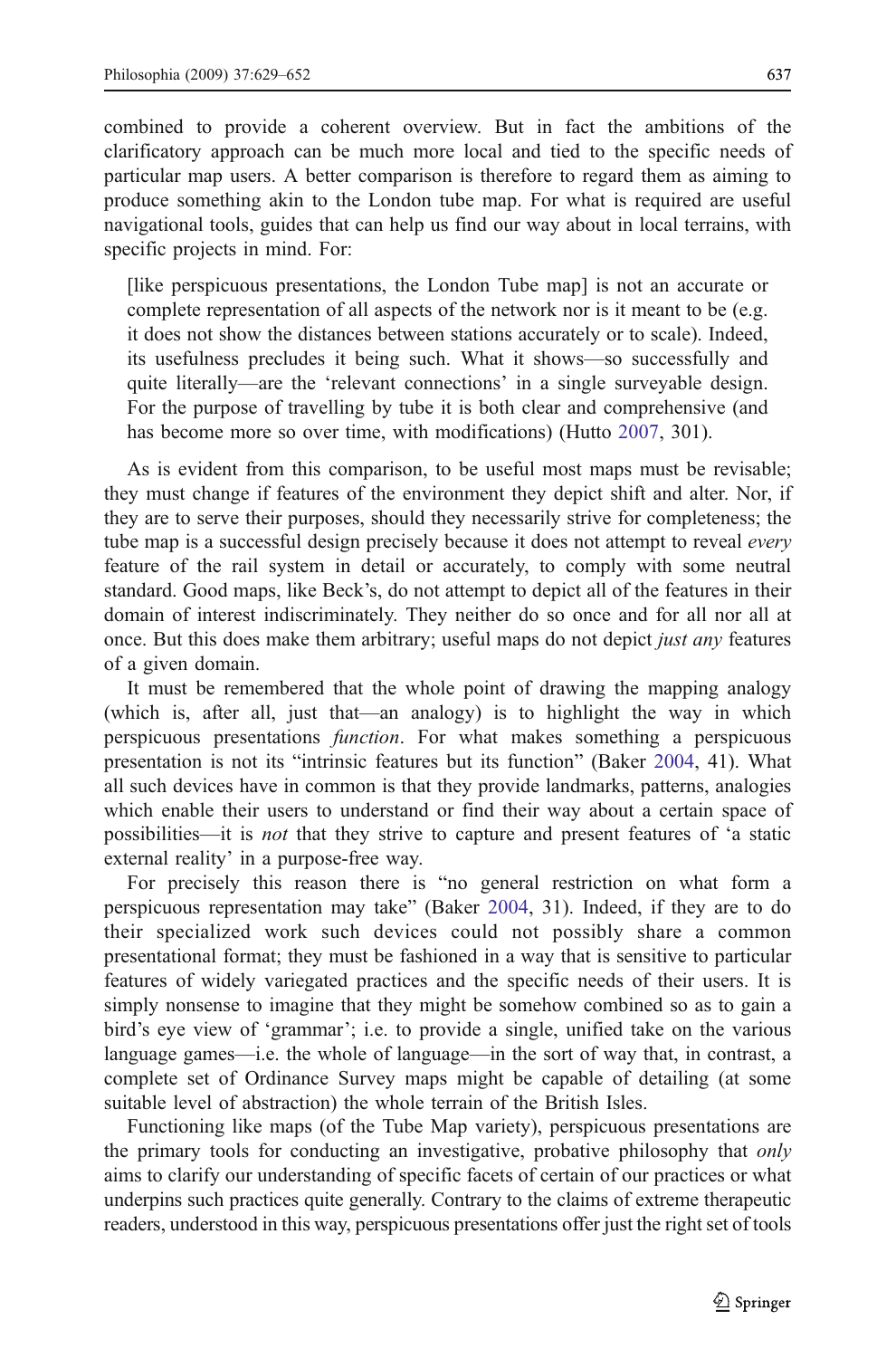<span id="page-9-0"></span>for a philosophy that eschews any greater 'explanatory' ambitions—or even descriptive ambitions of an all-encompassing, once-and-for-all variety.

Once this is realized there is nothing left to the idea that in invoking the 'mapping analogy' promoters of clarificatory philosophy reveal themselves to be committed (even implicitly) to pursing a project that is predicated on a tacit endorsement of a false picture (or theory) of language (or grammar).

#### The Nature of Clarificatory Philosophy

If we are to understand the character of clarificatory philosophy we need more than the 'mapping analogy'. It is important to say a bit more about the outcomes that philosophical clarification strives to deliver. Certain ideas expressed in Wittgenstein's Remarks on Frazer's Golden Bough—although these contain little more than incomplete musings—have been identified as the inspirational source of several of the most striking claims in the Investigations about the point and product of philosophical activity. For example, the lineage of PI §122 itself can be traced back to this point.<sup>9</sup> Thus Hacker finds its roots in Wittgenstein's reflections about what goes wrong in Frazer's attempt to make sense of the sacrificial rites conducted on the shores of Lake Nemi—and what, by way of contrast, would be required for a proper understanding of such practices.

Frazer regarded these practices as poorly conceived attempts to bring about certain results by inappropriate causal means. He assumed that, although savage, they stemmed from a basic human, proto-scientific attitude to the world; one that happened in this instance to have been grounded in a serious misunderstanding of how the world works. Essentially, if this were the point of the ritual practice in question then we would be right to regard it as a sort of hopeless and superstitiously corrupt attempt at scientific control. But Frazer mischaracterized ritual practices because, driven by a false picture, he completely failed to understand what really motivated them.

Wittgenstein chiefly wished to guard against this type of error. He insisted that we only begin to grasp the point of such ritual practices, if we first note their expressive, symbolic character. It is only if we are able to see how these features are on a continuum with our own tendencies for engaging in relevantly similar sorts of behaviour—e.g. to engage in non-instrumental, ritual activity such as the shaking of hands, kissing foreheads—that we can make such practices properly intelligible. Only in this way can they be appropriately characterized and understood. Without denying the possibility or even the potential value of providing historical or theoretical explanations of the genesis of specific rituals, Wittgenstein stressed that

<sup>&</sup>lt;sup>9</sup> The clarificatory conception of the end of philosophy became crystallized in the crucial observations of PI §122, those which regard achieving philosophical clarity as taking the form of 'seeing connexions'. This idea is replanted and "transformed from a comment on anthropological hermeneutics into one on philosophical method" (Hacker [2001b](#page-23-0), 75). And we see the prominent influence of these musings elsewhere too – for example, it is clear in the emphasis on description alone in contrast to the attempt to provide hypothetical explanations in PI §109. This famous injunction has its roots in the remark: "Here one can only describe" (GB §63 – see also PI §496).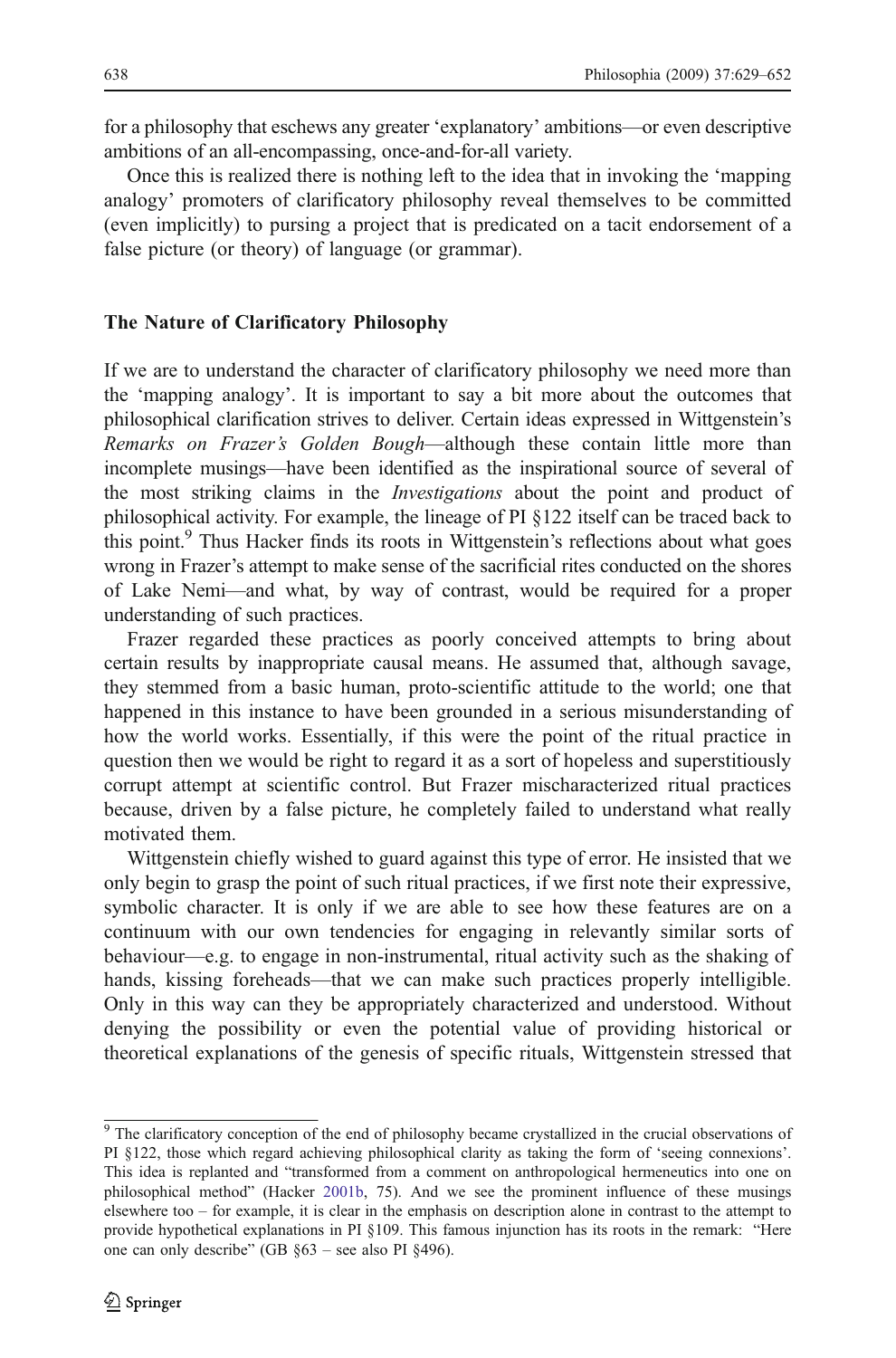the kind of understanding required for making such practices intelligible to us is of a wholly different sort.<sup>10</sup>

Falling in with tradition, we might call this special kind of understanding hermeneutical; it requires resonating with the spirit of the human activity in question if we are to understand its point (see Bouveresse [2008,](#page-22-0) 9). Given our form of life—as creatures with the same basic kinds of reactions, instincts, abilities, and tendencies we are able to see this as a possible way of carrying on. The claim is not that our capacity to make sense of a practice evocatively in this way means that we fully understand all aspects of it, or that we would be tempted to engage in it ourselves, or that we would necessarily approve of or sympathize with it. There are clear limits to the depth and degree that such a hermeneutical understanding engenders. Superficially, our capacity to recognize that we too have similar and quite general basic tendencies for engaging in ritualistically expressive behaviour ourselves may yield quietus by our "associating the baffling rite with a comparable impulse in us' (Hacker [2001b,](#page-23-0) 75). But seeing this much of a 'formal' connection can only render alien rites intelligible in the weakest sense—and perhaps, *for certain purposes*, inadequately so. Thus even while recognizing the behaviour in question as being within the scope of the human we might not necessarily find the practice of the other 'reasonable', 'acceptable' or 'tolerable'. This would not preclude being struck by the sense of its being a possibility for 'us' (which is exactly why the latter thought can be unnerving).

Yet if we focus too much on admitted limitations of this kind of hermeneutical understanding we will miss the crucial point—which is that, for *philosophical* purposes (but perhaps not for all purposes), it is the recognition of such connections that reminds us of something of pivotal importance. Moreover, what we gain, if successful, is not a theoretical grasp of the origins, genesis or basis of the practice in question; it is rather that we recognize it as, in some weak sense, a possibility for us.<sup>11</sup> We are brought to understand it by being struck by something important and fundamental about ourselves and our situation. Specifically, by our making comparisons between such practices and our own (using real or imagined examples), provided we do not mischaracterize these, we can be brought to recognize something fundamental about ourselves: i.e. that "This is simply the way human beings live, or act, or react". This is a paradigm of the sort of revelation that philosophical clarification can yield.

It is important to understand the status of such revelations and the kind of philosophical labour required to get at them. Crucially, they are not theoretical or hypothetical pronouncements, although they can be rendered in a propositional form which can make it hard to distinguish them from such. Trying to understand the status of philosophical revelations was a central problem—if not *the* central problem that Wittgenstein struggled with throughout this career, from beginning to end. Like the everyday certainties that he was later interested to properly characterize in  $On$ Certainty, these too are best understood not as the conclusions of theorizing but as the

<sup>&</sup>lt;sup>10</sup> To capture this, Hacker stresses the need to understand that "ritual action is expressive rather than instrumental. Hence puzzling alien rites cannot be made intelligible by an empirical inquiry into their genesis, which might at best explain the false beliefs about the instrumentality of actions, but only by associating them with impulses familiar to us, such as kissing the picture of a loved one or striking an inanimate object in rage" (Hacker [2001b,](#page-23-0) 77).

<sup>&</sup>lt;sup>11</sup> Hence "The meaning of this has nothing hypothetical about it, and as a result it does not depend on any historical hypothesis whatsoever" (Bouveresse [2008,](#page-22-0) 9).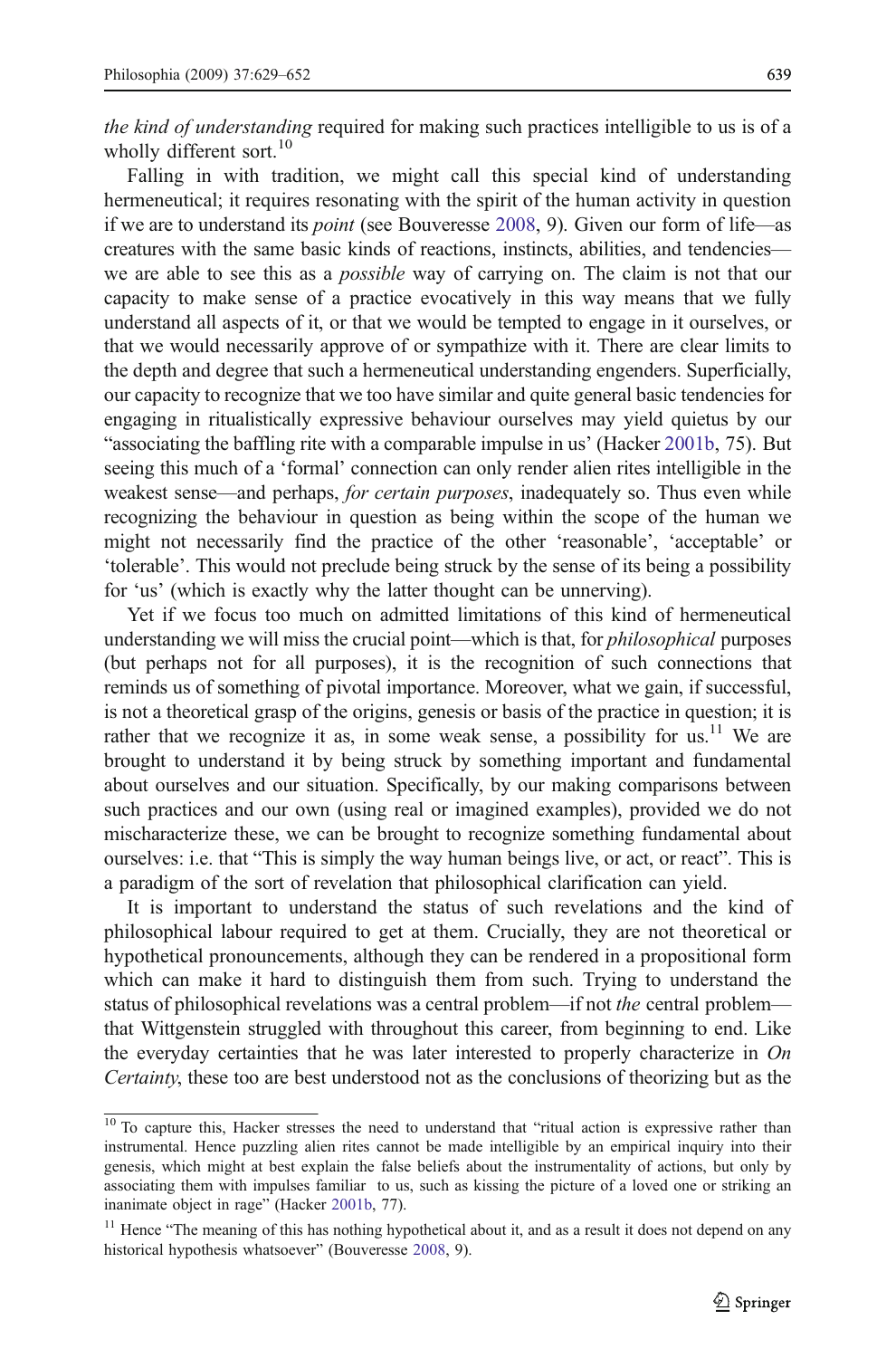sort of thing that stands fast for us; something that can only be revealed to us and brought properly to our attention by getting free of false, misleading pictures.

To illustrate this we can see what kind of truth is revealed and how we might get at it by considering Wittgenstein's most scrutinized (but for some still wholly mystifying) attempt at philosophical clarification; his 'rule-following considerations'. It is not possible to do justice to Wittgenstein's investigations into that topic in this sort of space (I offer a more extended discussion elsewhere, see Hutto [2003,](#page-23-0) 142–173). So instead, in order to make my point I will attempt something more doable and offer an extremely compressed rendering of Wright's most recent musings on this topic. My reasons for focusing on his reflections, in sketch, are twofold. First, I largely concur with his analysis; so I take this to be a top-flight summary statement of the kind of revelation that philosophical clarification can provide. Secondly, I disagree with Wright's quietist interpretation of what we gain from such activity, so it is worth underscoring exactly why and where we disagree.

Wright [\(2008\)](#page-23-0) ably shows why, for what are now well-known reasons, the standard explanatory strategies for making sense of what rule-following involves (i.e. those provided by Platonists and communitarians) must fail to live up to their promises. He also accepts that Wittgenstein's finished view on this matter is that our systematic difficulty in understanding the requirements of rule-following is generated by a misplaced demand for explanations of a certain form. The basic trouble is that philosophers systematically fall into the trap of insisting on using the wrong sort of overly-sophisticated model of what reasoning involves (which Wright labels 'the modus ponens model') and then demanding that it applies even to what, in the basic cases of interest, is really only a competence through which we "follow rules blindly or without reasons" [\(2008,](#page-23-0) 140). He summarizes his conclusions as follows:

To say that in basic cases, we follow rules without reason is to say that our moves are uninformed by—are not the rational output of—any appreciation of *facts about* what the rules require. This is, emphatically, not the claim that it is inappropriate ever to describe someone as, say, knowing the rule(s) for the use of 'red', or as knowing what such a rule requires. Rather it is a caution about how to understand such descriptions—or better: how *not* to understand them ... In basic cases there is no such underlying rationalising knowledge enabling the competence. A fortiori there is no metaphysical issue about the character of the facts it is knowledge of, with platonism and communitarianism presenting the horns of a dilemma. The knowledge is the competence. Or so I take Wittgenstein to be saying.

That is why Wittgenstein's own response to his well-argued rejection of platonism is quietist. A non-quietist response would be called for only if platonism had given a bad answer to a good question [\(2008](#page-23-0), 140).

Although brief, this passage epitomizes both the kind of elucidatory work Wittgenstein was engaged in as well as the kinds of insight that philosophical clarification can yield.

The activity required to reveal such truths can be thought of, as Moyal-Sharrock suggests, as the sort of rearrangement we find in Cubism; this is not any kind of theorizing. The point of such activity, as with Cubism, is not to inform "but only to highlight the familiar" (Moyal-Sharrock [2007,](#page-23-0) 5). This can require going at a given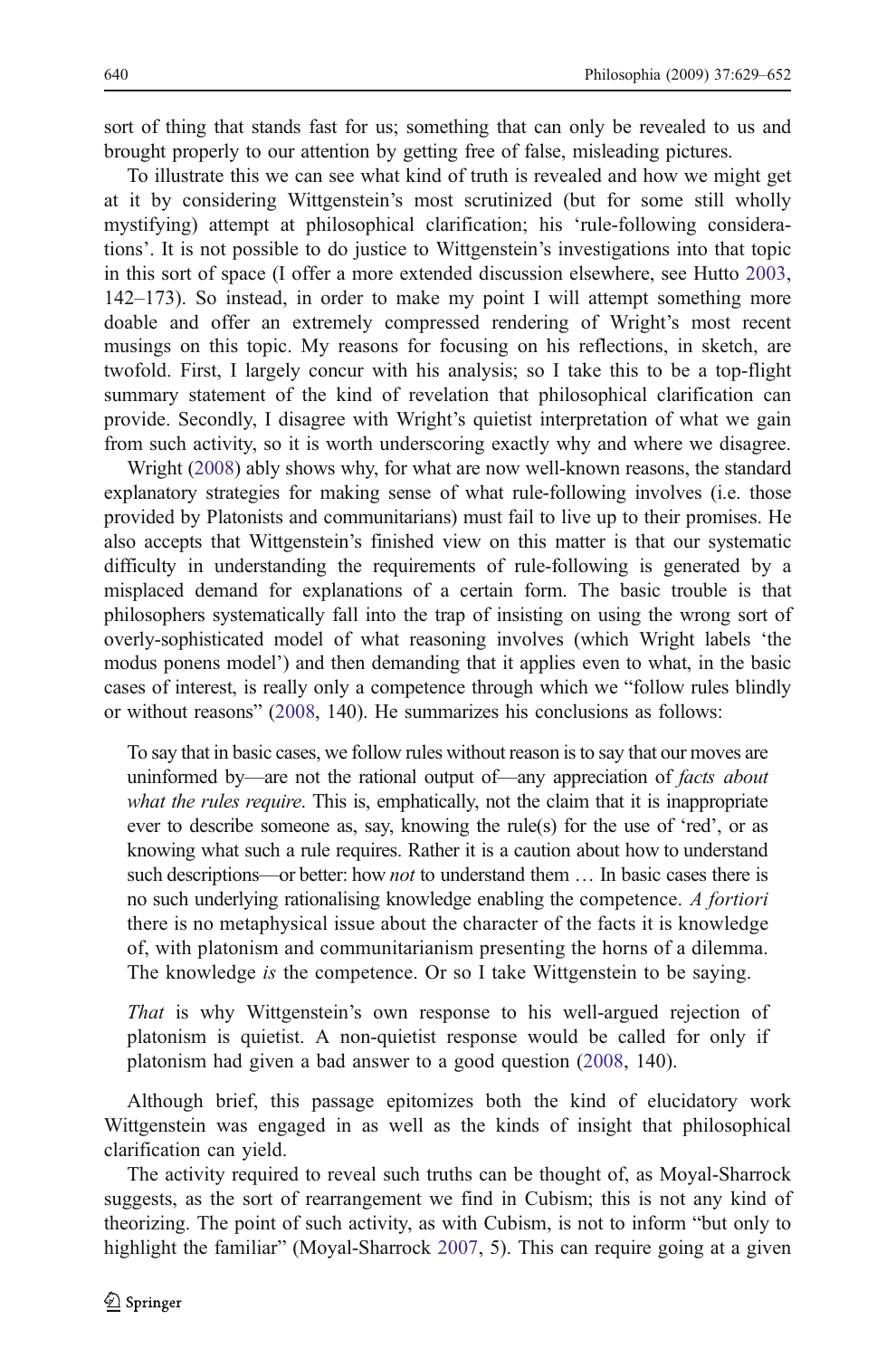target from many angles, perhaps over and over again, rearranging things this way and then that—which is certainly evident in Wittgenstein's investigations. But it also involves ridding ourselves of certain obscuring pictures completely—just as therapeutic readers insist—for only by so doing are certain questions and problems revealed to be entirely redundant (PI §133, see Conant [2007](#page-23-0), 37). The result of such intensive labour, when successful, is that we are brought to understand what is utterly mundane and ordinary (PI §125). This is, in part, possible because we are no longer blinded to such aspects by pictures of our own making (PI §127). Hence, as with the removal of mote in the eye, these features can be brought into proper focus (and perhaps further scrutinized) for the first time.

The enterprise of philosophical clarification is not in any way an easy or straightforward business. And this fits with Wittgenstein's observation that each philosophical topic requires unique treatment, case-by-case. To be sure, this is partly because investigating such topics requires the untying of its own peculiar series of knots and tangles, but it does not follow that undoing these is all that one can achieve in philosophy. For what is sought at the end of such activity is a kind of understanding that takes the form of a revelation. We are brought to recognize what is in some sense already there before our eyes; something that was blocked from sight by our attachment to ill-formed pictures—pictures sponsored by misguided ways of framing the issues (and usually kept in place by misplaced explanatory urges). Together these forces create illicit but seemingly utterly irresistible demands that fix exactly how any philosophical problem *must be* satisfactorily approached and answered. This is why "It often happens that we only become aware of the important facts if we suppress the question 'why' and then in the course of our investigation these facts lead us to an answer" (PI  $\S 471$ ).<sup>12</sup>

Assuming this is right, it still leaves open the question of why Wright thinks Wittgenstein is a quietist. It remains entirely possible that he was offering us something different, something non-theoretically derived that could be articulated easily enough. Wright makes this perfectly clear in neatly summing up what the rulefollowing considerations show. Indeed, he takes himself to be reporting, quite unproblematically, what Wittgenstein says: "The knowledge is the competence". This revelation takes the form of a familiar sort of philosophical equation. It is but one of many such observations that can be found in Wittgenstein's writings—i.e. those that remind us that this or that is essential or fundamental to our form of life (e.g. "An intention is embedded in its situation, in human customs and institutions" (PI §337), 'What am I getting at? At the fact that there are a great variety of criteria for 'personal identity' (PI §404), and so on). The corpus is literally teeming with these kinds of remarks. It is against this backdrop that we should understand statements such as the following:

Our mistake is to look for an explanation where we ought to look at what happens as a 'proto-phenomenon'. That is, where we ought to have said: this language game is played.

 $\frac{12}{12}$  Wittgenstein's critique of Frazer applies perfectly well here: the "desire to find a causal explanation for what he is describing has simply made him blind to precisely those features that are ... the most significant ones" (Bouveresse [2008](#page-22-0), 6).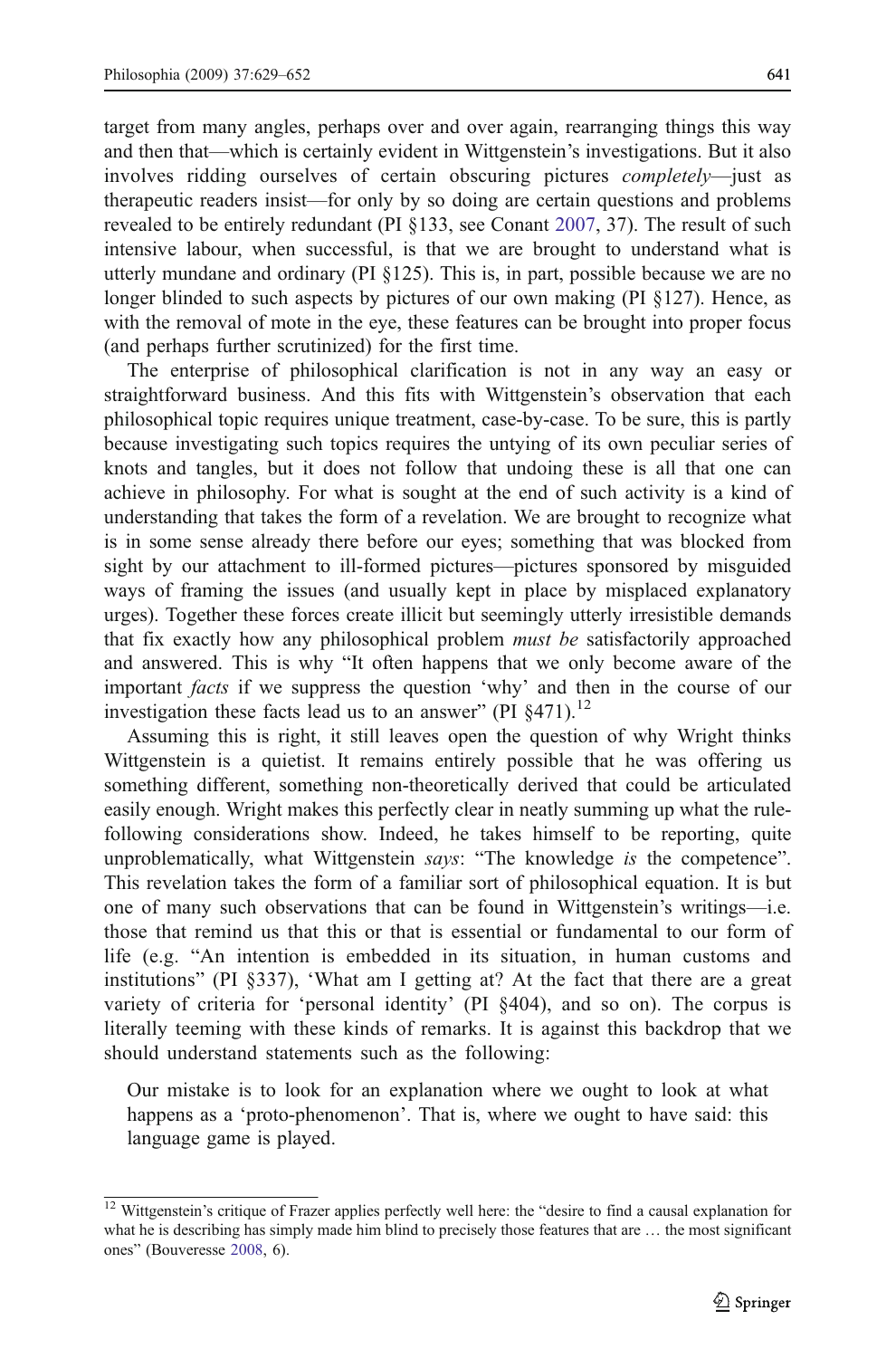The question is not one of explaining a language game by means of our experiences, but of noting a language game (PI §654–655).

In line with this, along with reminders about general facts that make engaging in language games possible, Wittgenstein's later work also contains a multitude of clarifications concerning notable features of particular language games, e.g. comparing the ways we talk about thinking and speaking (see PI §330). These do the same sort of work as the comments on more fundamental topics, only the focus is more modest.

Crucially, what can be shown can also be said. Nothing in the work of the later Wittgenstein suggests otherwise. If so it is possible to articulate philosophical certainties just as we can with more quotidian ones (see Moyal-Sharrock [2007](#page-23-0), 10; though, for a more subtle, technical, distinction between saying and speaking, see 42–47). This being the case, what must be rejected is not the idea that Wittgenstein said anything at all (and hence was a quietist) but rather that in saying what he did he was not offering us theoretically-based pronouncements. The status of his speech acts is quite different.

What is on offer is not the outcome of *theorizing* (that would surely be a gross mischaracterization of Wittgenstein's method). By this I don't simply mean to say that it is not the outcome of *systematic* theorizing.<sup>13</sup> The product of such philosophical activity is not a series of claims that have the status of mere hypotheses. This is apt to shock since many philosophers seem to be congenitally incapable of admitting that such beasts as non-theoretical philosophical remarks are possible.<sup>14</sup> For them, any enunciable claim is regarded as at least weakly theoretical or hypothetical if for no other reason than the fact that it must be possible for intelligent critics to contest or deny it. True enough. But this fact alone would not change the status of what is said if what is said is the articulation of a revealed philosophical certainty. By the same token everyday certainties, such as the acknowledgment that 'This is a hand', are not converted to mere empirical hypotheses simply because we can imagine someone, wrong-headedly, trying to defend or challenge such claims by providing or attacking alleged proofs of them.

It is for this reason that "If one tried to advance theses in philosophy, it would never be possible to debate them, because everyone would agree to them" (PI §128).

<sup>&</sup>lt;sup>13</sup> That view is widely accepted. It is certainly true that Wittgenstein's approach looks unsystematic. But it will only be considered so if our model of what it is to operate systematically is that of advancing and defending a theory by means of well-oiled argument. Wittgenstein's recovery of elusive insights by giving each topic its own, specialized and complex treatment might look unsystematic if we compare one such treatment to that of another. But that is, of course, consistent with there being method to his approach in dealing with such cases even if he had no one-size-fits all template.

<sup>&</sup>lt;sup>14</sup> Williamson, for example, seems inclined to think that all philosophical saying reduces to a kind of theorizing. He makes this evident while defending his views about what he believes is required for the resolution of philosophical problems (which he maintains requires straight solutions to be provided through sustained meta-logical graft). He writes: "Some philosophers under the influence of the later Wittgenstein, deny the relevance of formal semantic theories to vague natural languages … This attitude suggests a premature and slightly facile pessimism. No doubt formal semantics has not described any natural language with perfect accuracy; what has not been made plausible is that it provides no deep insights into natural language. In particular, it has not been made plausible that the main semantic effects of vagueness are not susceptible to systematic formal analysis. In any case, for present purposes the claim that there can be no systematic theory of vagueness, is just one more theory of vagueness, although – unless it is self-refuting – not a systematic one [\(2007](#page-23-0), 37, emphasis mine).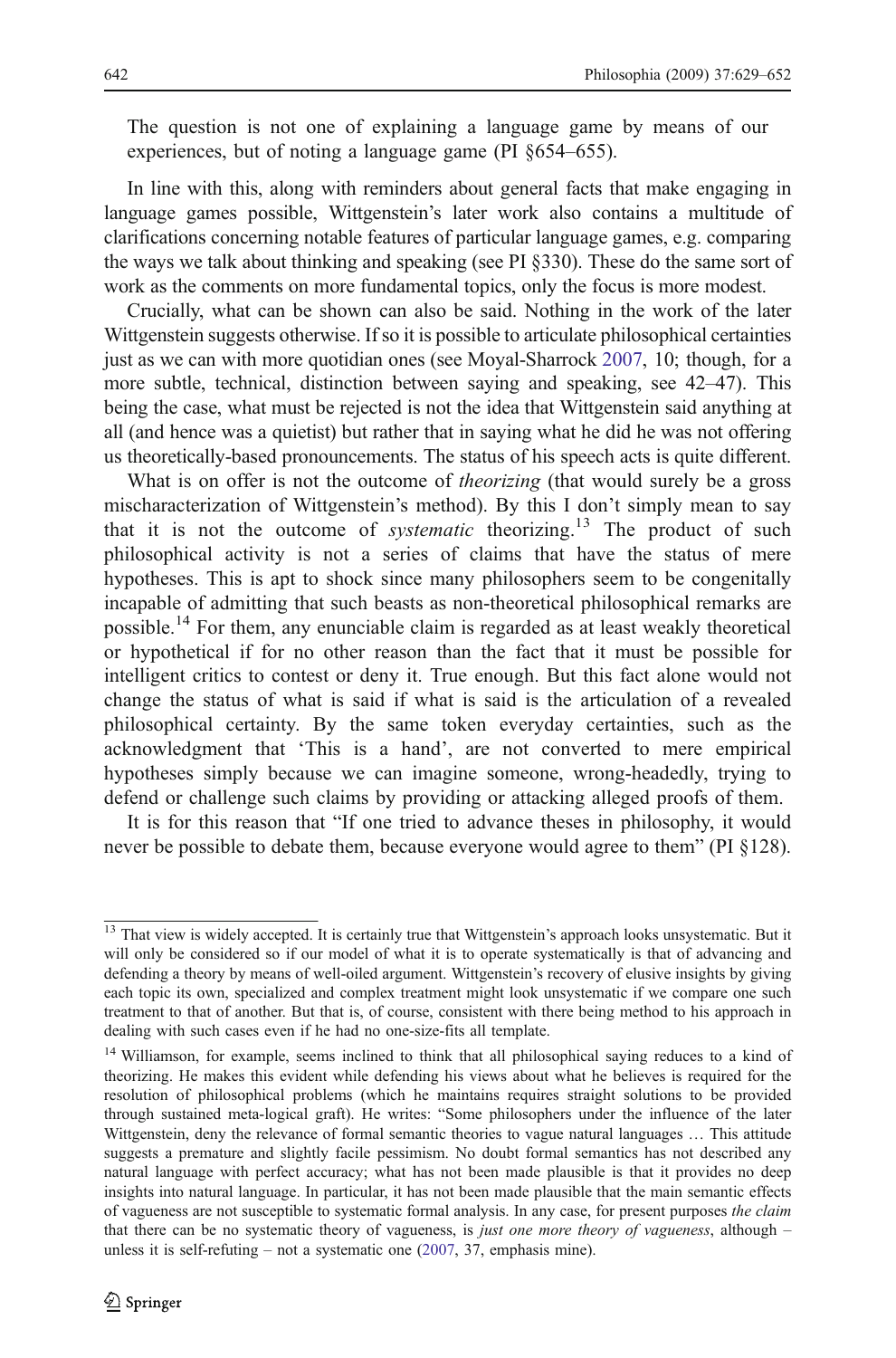Philosophers are concerned with indubitable certainties; and the fact that some people might object to these or fail to recognize them as such would not alter their status; it only seems to. Ultimately, "such doubt is idle—in the same way that sceptical doubt about our certainty of the existence of the external world is idle". 15

What is on offer is not some simplistic form of ordinary language philosophy. The aim of philosophical clarification is not just to provide therapy; it seeks to bring to light important facts and features of our everyday practices—facts and features that we are otherwise wont to overlook or misconstrue. Therapy has a critically important role to play in this process but it is not the ultimate end of the exercise. I still stand by my claim that "it would be wrong to infer that therapeutic activity is the legitimate end of philosophy. Philosophy is good for more than freeing us from false pictures and breaking bad habits of thought" (Hutto [2003,](#page-23-0) 218). The object of this sort of philosophy is not just the demolition of the obscuring pictures but demolishing them in order to get a better understanding of what they obscure. The aim is to achieve a kind of non-explanatory, non-theoretical understanding.

What makes this form of understanding distinctive is that it is not progressive in anything like the usual sense; unlike scientific knowledge we start from what we already know, we do not seek to "know more" (Williamson [2007,](#page-23-0) 5). Rather the difficulty here is to achieve an understanding—an elucidation—of something that in some sense we *already* know (or better, of something which we would or ought to know if we were not prevented from doing so by operating with misleading pictures). For:

Something we know when no one asks us, but no longer know when we are supposed to give an account of it, is something we need to *remind* ourselves of. (And it is obviously something which for some reason it is difficult to remind oneself) (PI §89)

This is also, of course, why Wittgenstein says:

Philosophy simply puts everything before us, and neither explains nor deduces anything.—Since everything lies open to view there is nothing to explain. For what is hidden, for example, is of no interest to us.

One might also give the name "philosophy" to what is possible before all new discoveries and inventions (PI §126).

The result of a successful philosophical investigation would be recognition of a valuable form of philosophy—one that does not seek to produce new scientific knowledge. What I have sought to establish, taking inspiration from Wittgenstein, is that it is possible that at least some philosophical work—work on fundamental topics—can be conducted with a wholly clarificatory end in mind. If so, it is possible for philosophy to yield positive philosophical insights without adding to our stock of scientific or theoretical-based knowledge.

<sup>&</sup>lt;sup>15</sup> This remark is from Danièle Moyal-Sharrock. It derives from a personal email correspondence we had in discussing these issues during the preparation of this paper.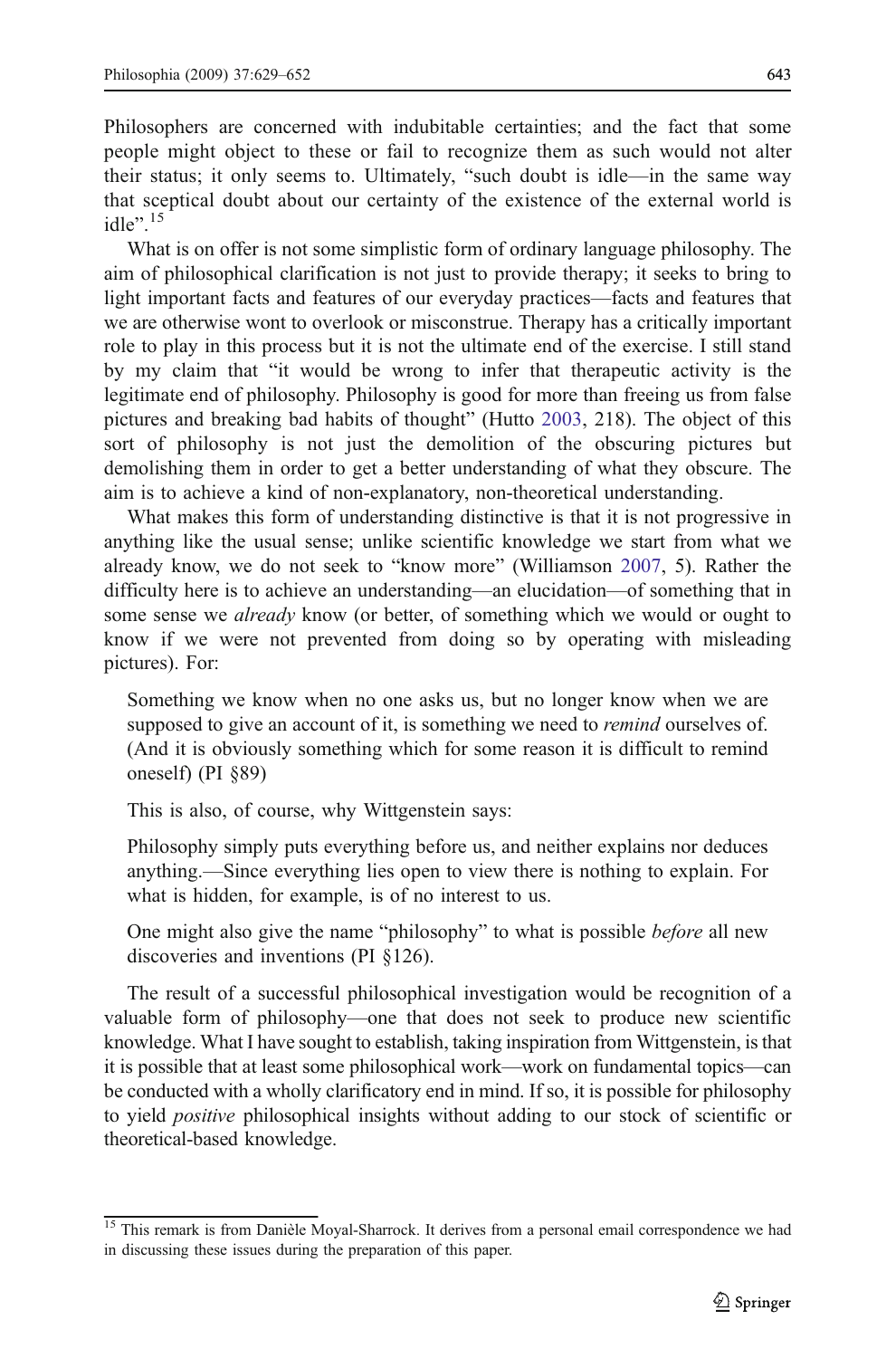#### <span id="page-15-0"></span>Afterward: Should all Philosophical Theorizing be Denounced?

Using the rule-following considerations as a kind of existence proof, I hope to have shown in precisely which sense Wittgenstein thought that a distinctive kind of nontheoretical philosophical insight is possible. Indeed, more than that, I hope to have shown why he thought that the achievement of such insight is the only appropriate target when engaged in certain kinds of fundamental philosophical inquiry. What I have not sought to establish is that this precludes the possibility of philosophical theorizing in other areas or on other topics.

How does this square with Wittgenstein's own take on these matters? Some of his remarks suggest that he adopted a much more aggressive attitude toward the very idea of philosophical theories. Most famously, he issues the following injunction: "We may not advance any kind of theory. There must not be anything hypothetical in our considerations. We must do away with *all* explanation, and description alone must take its place" (PI  $$109$ ).

Although, as this remark makes clear, Wittgenstein set his face against philosophical theorizing, he did not attempt to supply anything like a general argument against any and all forms of it. Rather he dealt with specific occurrences of such attempts at theorizing, weeding out troubled patches of his philosophical garden, section by section; giving special care and treatment to each specific threat. Thus Hagberg ([2008\)](#page-23-0) observes, correctly, that:

[Wittgenstein's work does not constitute] a general polemical attack on metaphysics in any generic sense or on metaphysics in toto. It is rather a set of investigations into very particular metaphysical *pictures*, in Wittgenstein's sense, as they would preclude taking complexity seriously, cut short the patience required to comprehend significant particularities and allow drastic oversimplification to masquerade as an 'account' (241–242).

Instead of offering a general cure for all metaphysical theorizing, Wittgenstein proceeds case by case, showing that specific theoretical proposals

… will turn out, upon examination, to have been motivated by a philosophical anxiety that can be traced to some relatively specific misleading philosophical picture of what knowledge, mind, or reality must be like—on pain of some Bad Consequence. The best anti-metaphysical strategy is then to diagnose and dissolve the underlying misconception, thereby relieving the felt pressure that had made a metaphysical response seem possible because necessary (Brandom  $2006, 223$  $2006, 223$ <sup>16</sup>

In stressing this, Brandom ([2006\)](#page-22-0) recognizes that Wittgenstein responds to metaphysical offerings "more in a retail than a wholesale spirit" (222). This picks up on one point that I have been at pains to underline in this section. It is that seeking philosophical clarity is at odds with the production of certain kinds of philosophical theories—specifically, those that interfere with or obscure our understanding of a particular topic. Although all such 'theories' sharing this feature, as such form a

<sup>&</sup>lt;sup>16</sup> Brandom goes on to note that this is, at best, a "template for arguing against metaphysical programs, rather than an argument as such" ([2006,](#page-22-0) 223).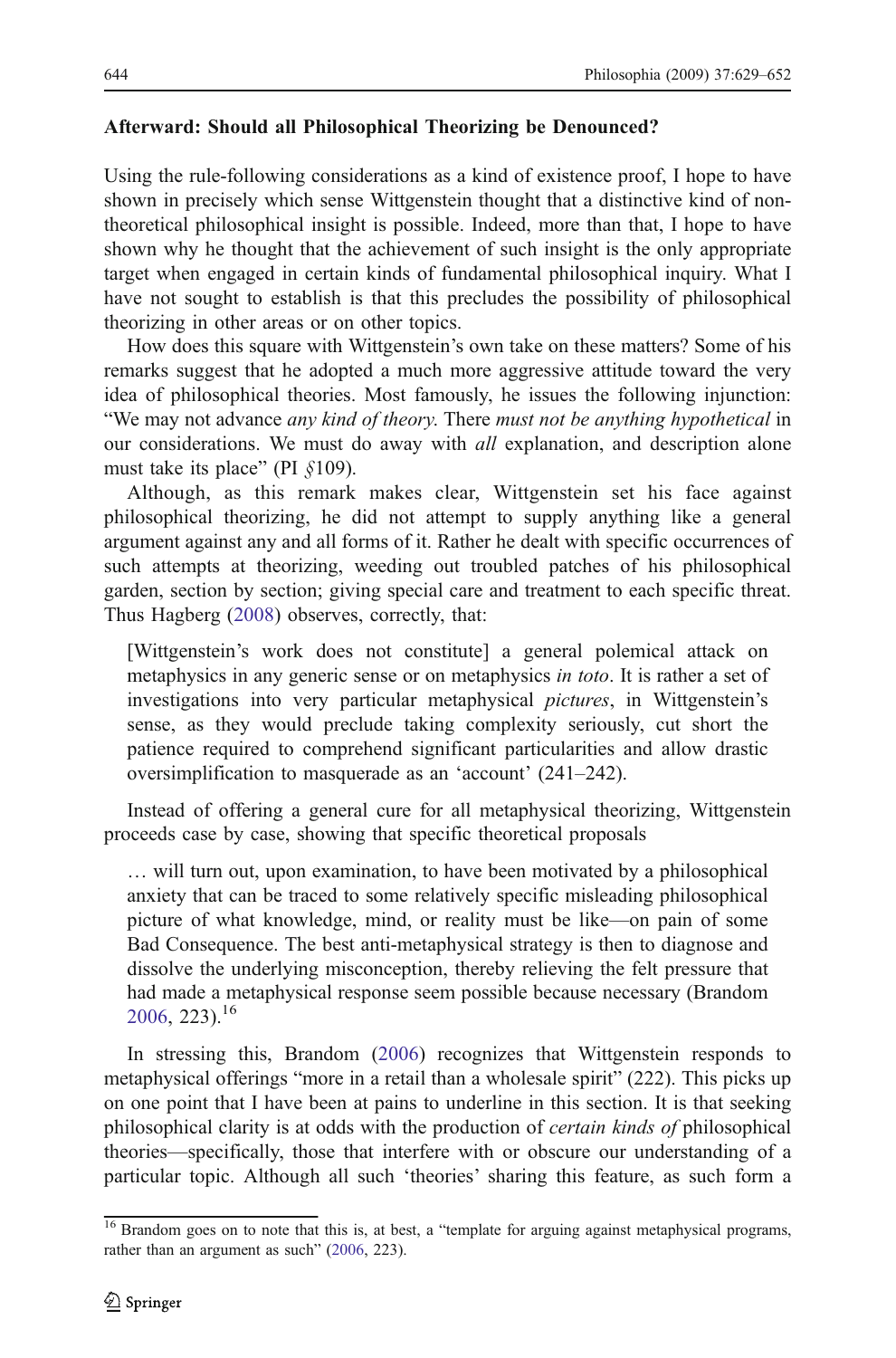class, they must be identified case by case. It is the production of such purportedly 'explanatory theories' that Wittgenstein warns against in PI §109.

Such theories bear a special stamp. They are typically marked out by having the following odd properties: (1) they systematically resist ordinary scientific assessment or empirical refutation; (2) their acceptance is motivated by purely philosophical considerations, deriving from assumed premises and axioms (these can be deeply entrenched and not easily visible); (3) they profess special explanatory powers, i.e. of being the *only* theory that could conceivably address a certain type of explanatory concern.

I regard Fodor's ([1975,](#page-23-0) [2008\)](#page-23-0) 'Language of Thought' (or LoT) hypothesis as a prime, modern-day specimen of this sort of product. I discuss its problematic features in greater detail elsewhere and I will not rehearse those arguments and concerns here (Hutto [2007,](#page-23-0) [2008,](#page-23-0) ch. 5). My interest is not to provide a full and fair assessment of that 'hypothesis' in this paper but to note its characteristic hallmark that suggests it is not a genuine theory of any variety; i.e. its perfect explanatory fit with its explanandum.

As a general rule we ought to be suspicious of any philosophical offering that claims to be an empirical hypothesis but is incapable of empirical testing. But we should be even more deeply suspicious if that offering looks to have been specially crafted, in fact tailor-made, to meet certain philosophical needs and demands. In such cases it is important to attend to the genesis of such so-called 'philosophical theories' when it is claimed that their principal (empirical) virtue is that nothing else could imaginably do the explanatory work marked out for the theory in question. For it is not that such a 'hypothesis' would turn out to be contingently true (by being an inference to the best explanation); rather its truth is apparently guaranteed—in advance—since it is the *only* imaginable explanation that can do the required work; i.e. only an explanation that had such and such features could possibly satisfy our particular explanatory needs. Here, just as when dealing with snake oil salesmen, it is always a good idea to get independent assurances that the needs which are putatively being satisfied have not themselves been specially manufactured by those offering the cures or explanations. The only difference is that, unlike snake oil salesmen, the creators of a philosophical theory of this variety need not be intellectually dishonest, only confused or trapped in the 'grip of a picture' which imposes demands on what form or shape a successful explanation must take.

There is (I think) ample evidence that Wittgenstein was himself—at least at one time in his career—in the grip of exactly this sort of picture and succumbed to just such tendencies (see Hutto [2003](#page-23-0), [2006,](#page-23-0) ch. 3, esp. 97–98). Moreover, it is precisely his recognition of this failing that prompted his warning: "In philosophy we do not draw conclusions. 'But it must be like this!' is not a philosophical proposition. Philosophy only states what everyone admits" (PI §599).

To be sure, Wittgenstein rejected so-called philosophical theories of this sort. But offerings of this type are not the only candidates for being philosophical theories. Perhaps, as a class, such things are simply perversely malformed, bad attempts at philosophical theorizing. What else might a philosophical theory be? In these post-Quinean times it is not uncommon for philosophers to claim to be advancing philosophical theories which take the form of straightforward 'empirical' hypotheses. If this is really what philosophers are doing when advancing their 'theories' they would be—in a very straightforward sense—'doing natural science'. But if so, it prompts the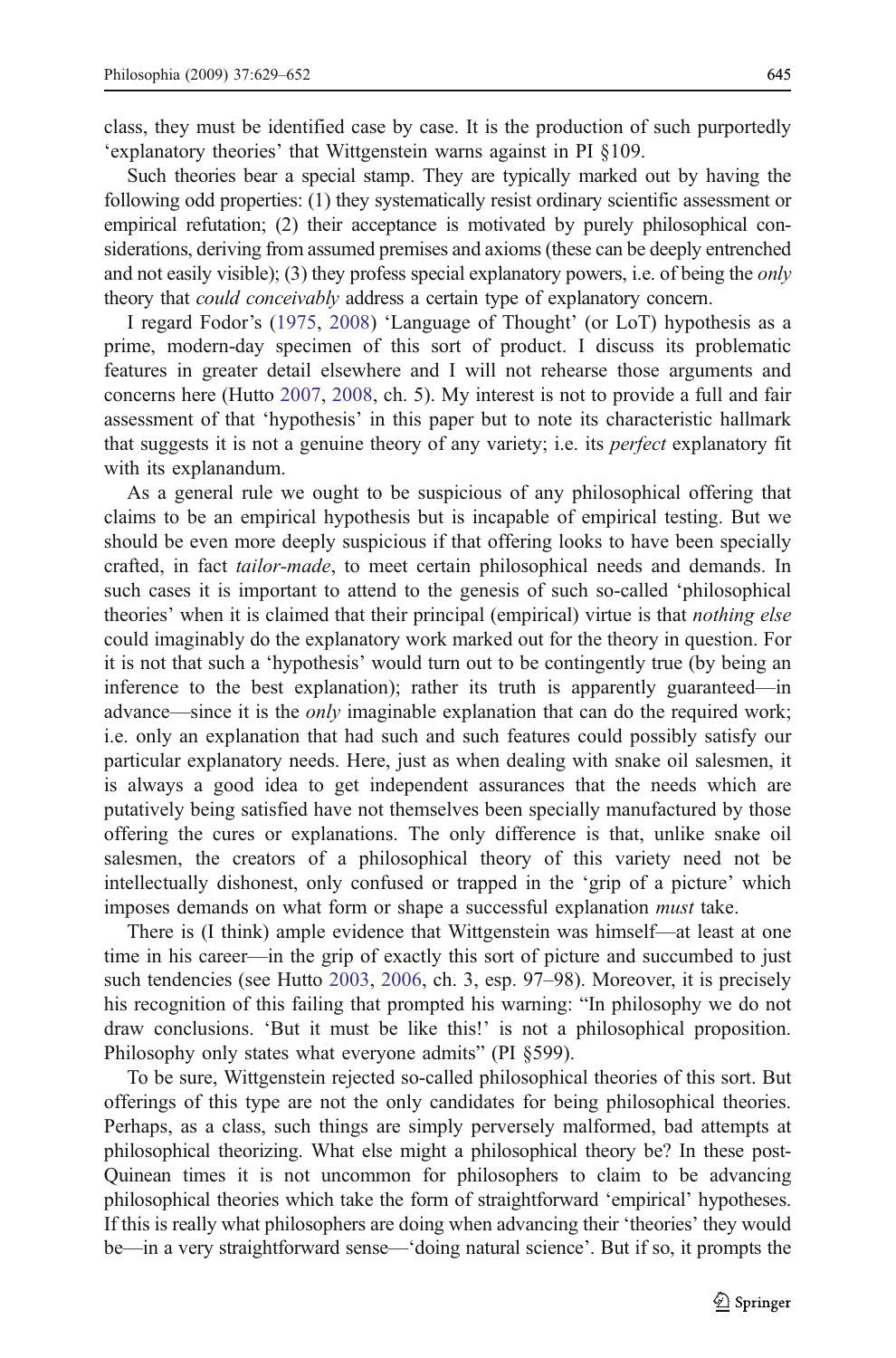question: what makes such theorizing *philosophical per se*? Surely, to qualify as possible a philosophical theory requires something stronger than simply being a straightforward empirical hypothesis that happens to be advanced by a philosopher.<sup>17</sup>

A more plausible idea is that philosophical theories are distinctive because they are precisely not straightforwardly empirical hypotheses. It is often supposed that genuine philosophical theories are distinguished by their conceptual subject matter. This idea is much to the fore in Jackson [\(1998](#page-23-0)) but is powerfully undermined by Williamson [\(2007](#page-23-0)) who, echoing the observations of the section entitled "[Introduc](#page-0-0)tion: What'[s at Stake?](#page-0-0)", argues that "philosophical truths are not generally truths about words or concepts" (48). Or, more precisely, the reasons why investigating such topics might force us to attend sensibly to the use of words or concepts is because of the way the former are related to their metalinguistic and metaconceptual subject matters, which are the true topics of interest.

If so it does not appear that philosophy has a unique type of subject matter that sets it apart. In this light a more promising thought is that there is something special about the way in which philosophical proposals are evaluated and tested. Philosophers are not empirical scientists (indeed some don't leave their armchairs). They do not run ordinary experiments, they run thought experiments. Of course, scientists also engage in thought experimentation, but what makes philosophical work allegedly special is the kind of evidence that is employed to evaluate such theories. The standard assumption, endorsed implicitly by many working analytic philosophers, is that our intuitions can and must be called upon to adjudicate and decide the appropriate fate of various philosophical theories.

Again, in defending the idea that philosophy is a kind of conceptual analysis, Jackson [\(1998\)](#page-23-0) prominently propounds this sort of view about the role of intuitions—holding that they can be relied upon to settle disputes concerning divergent philosophical theories about important topics (e.g. the nature of mental causation, consciousness, etc.). He claims that this involves making "appeal to what seems most obvious and central [about the concept in question], as revealed by our intuitions about possible cases" ([1998](#page-23-0), 31). In a previous publication I raised a series of worries about this sort of approach (see Hutto [2003](#page-23-0), [2006,](#page-23-0) ch. 6). Here I will mention just one, a serious, glaring and—I think—potentially devastating problem with this proposed methodology. It is this: In order to do their required work it must be the case that the intuitions called upon are securely, independently and impartially grounded (and can be identified as such). The trouble is that if nothing can be found to play the role of justifying or making true specific intuitive judgments then it seems hopeless to call on intuitions to adjudicate important matters in philosophy in the way proposed. This problem and its importance have not gone unnoticed, even by those friendly to understanding philosophy as primarily in the business of providing scientific knowledge. As Williamson observes:

'Intuition' plays a major role in contemporary analytic philosophy's self understanding. Yet there is no agreed or even popular account of how intuition works, no accepted explanation of the hoped-for correlation between our having an intuition that P and its being true that P. Since analytic philosophy

 $\frac{17}{17}$  If this is all there is to being a philosophical theory then the immediate (and legitimate) worry would be that without the appropriate training in theory-building philosophers would probably just be doing science badly.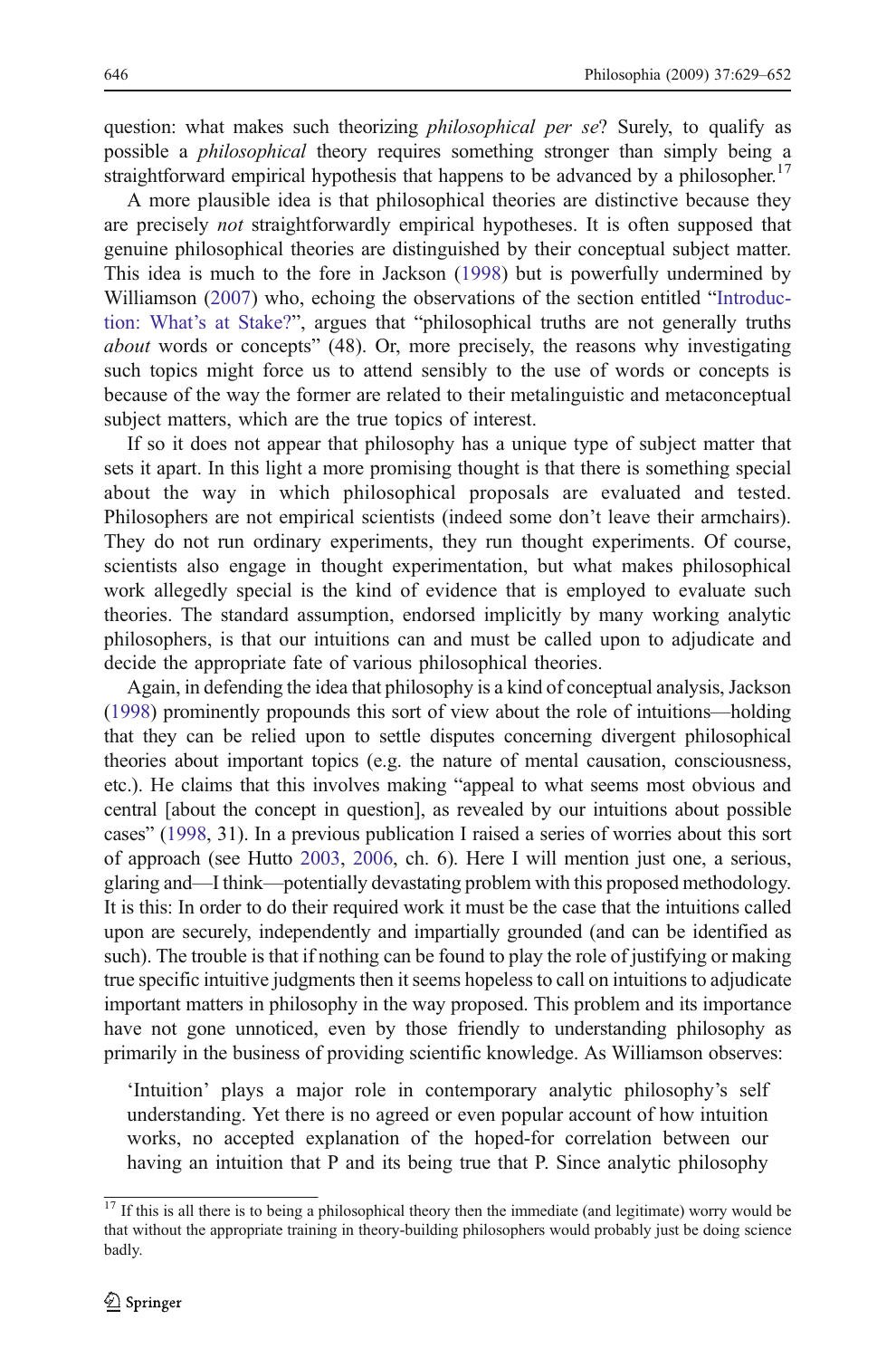prides itself on its rigor, this blank space in its foundations looks like a methodological scandal. Why should intuitions have any authority over the philosophical domain? ([2007,](#page-23-0) 215).

Without an answer to this worry, it is little more than pretence to claim that an appeal to intuition provides evidence for philosophical theorizing that is on a par with the sort of evidence used in other branches of science.<sup>18</sup>

It is little wonder that Williamson urgently seeks to address the fact that "the current philosophical mainstream has failed to articulate an adequate philosophical methodology" ([2007,](#page-23-0) 4). For he, like me, is driven to correct philosophy's current self-narrative because he believes that "If philosophy misconceives what it is doing, it is likely to do worse" [\(2007](#page-23-0), ix, see also 22). In taking a stand against what he calls 'philosophical exceptionalism', he hopes to demonstrate that "Although there are real methodological differences between philosophy and the other sciences, as actually practiced today, they are less deep than often supposed" ([2007](#page-23-0), 3).

He offers us a different way to understand philosophical theorizing. In doing so, he openly eschews what he calls 'crude empiricism' and 'crude rationalism' (positions which roughly map onto the two visions of what a philosophical theory might be, as described above). He stresses that "philosophy is in no deep sense a linguistic or conceptual inquiry, any more than physics is. But it does not follow that experiment is an appropriate primary method for philosophy" [\(2007](#page-23-0), 21). Crucially, in making his case that philosophy is one of the sciences Williamson refuses to endorse "the philistine emphasis on a few natural sciences" [\(2007](#page-23-0), 4). Without denying the need to be informed about experimental results in some areas of philosophy, he denies that philosophical work essentially depends upon such empirical data. As such, his "opposition to philosophical exceptionalism is far from involving the idea that philosophers should model themselves on physicists or biologists" ([2007](#page-23-0), 6). Rather, by Williamson's lights, philosophy's way of working should be understood as more akin to the way 'theories' are developed and proved in other, more deductive sciences, such as mathematics. For a pivotal idea of Williamson's is that "mathematics is a science if anything is"  $(2007, 4)$  $(2007, 4)$ .<sup>19</sup>

In defending this line Williamson attempts to show that we can make sense of philosophical thought experiments by understanding them as valid arguments about counterfactual possibilities—and that we can use our imaginative capacities to assess the relevant modal possibilities, just as we would make such assessments about everyday topics in other mundane contexts (allegedly without calling on intuitions for special support). I am not convinced that this proposal works—especially the final step, but it constitutes one of the best and most robust attempts to make sense of what philosophical theorizing might be—certainly, it is not an overtly crude or obviously false vision of what such an activity involves.

Let us suppose for the sake of argument that Williamson's approach will pay off and that at least some branches of philosophy can provide us with new, *bona fide* theory-based knowledge. What follows? Not that philosophy is unexceptional. To

<sup>&</sup>lt;sup>18</sup> There is interesting work underway to examine this very problem. For example, the Arché centre at St. Andrews is currently running an AHRC funded project on Philosophical Methodology (2008-2012), led by Jessica Brown and Herman Cappelen. Still, it is not yet obvious what the outcome will be.

<sup>&</sup>lt;sup>19</sup> For a similar diagnosis, with direct reference to Wittgenstein, see Brandom [2006](#page-22-0), 210.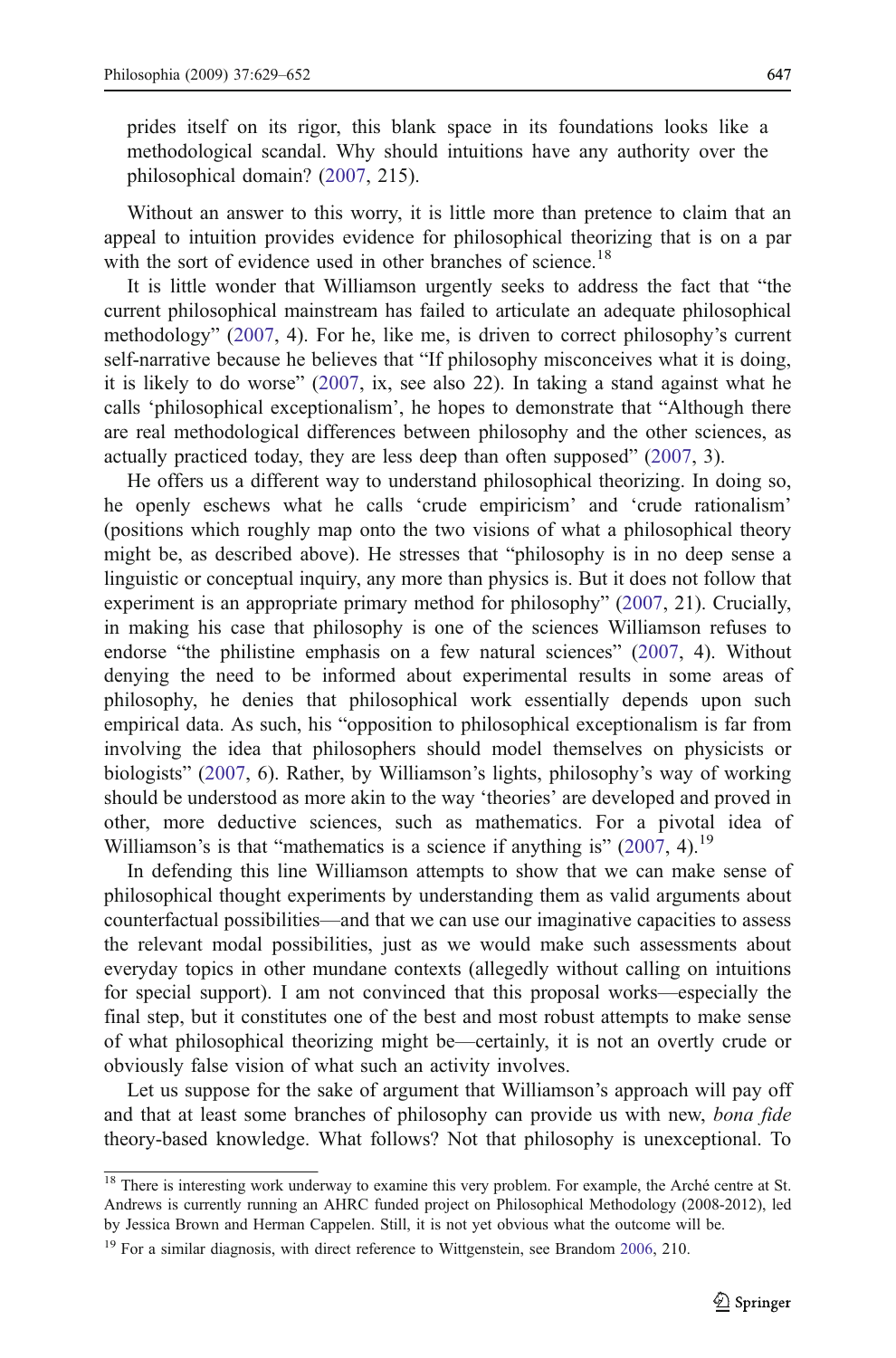make that claim stick, in an unqualified form, it would have to be shown that all philosophical activity is identical to theoretical activity as such. But, even if we accept Williamson's claims it may still be the case that philosophy is exceptionally unscientific in at least some important cases—i.e. that it is exceptional in at least some of its important endeavours. This verdict is especially warranted if the endeavours in question turn out to be ones that relate to some main areas and preoccupations of philosophical inquiry.

The list of topics calling for philosophical clarification (of the kind described in the previous section) include, of course, those that Wittgenstein famously dealt with in his later writings—e.g. our understanding of the nature of language, psychological states, expressive attitudes, rule-following, and so on. Yet even today—especially today-other philosophical topics demand similar treatment. Attachment to certain attractive metaphors and models of 'the mind' and its primary relation to 'the world' systematically interfere with and impede a proper philosophical understanding of the nature of perception, information, representation, phenomenal experience, reasons, intentional action and the self. Even some die-hard philosophical naturalists are willing to concede this much, though they tend to fall in with the idea that if one does not offer a theory then the only other option is to provide therapy, as this quotation from Papineau makes evident:

Wittgenstein thought that all philosophy should be therapy. In his view, philosophical problems arise because we allow superficial features to seduce us into confusion … philosophical therapy will free us from muddled thinking. I reject this conception of philosophy almost entirely. I hold that, on the contrary, nearly all important philosophical problems are occasioned by real tensions in our overall theories of the world; and that their resolution therefore calls for substantial theoretical advances, rather than mere conceptual tidying.

Still, when it comes to the particular topic of consciousness I think Wittgenstein was right (2002, 3–4).

Consciousness and the other topics I mention are not trivial sideshows. They mark out substantial areas of concern that cry out for philosophical clarification.<sup>20</sup>

Thus even if Williamson's assessment should prove correct, even if some legitimate forms of philosophical theorizing exist it would not follow that there is no room in philosophy for purely clarificatory projects. Seeking for clarity without the attendant aim of generating new knowledge is not only a possible philosophical ambition, when dealing with many sorts of central philosophical concerns, it may be the only legitimate one.

<sup>&</sup>lt;sup>20</sup> Indeed, Williamson, himself, is not adverse to philosophical clarification by means of the eradication of false or misleading pictures. For example, he writes: "appeals in epistemology to a metaphysical conception of analyticity tend to rely on a *picture* of analytic truths as imposing no genuine constraint on the world, in order to explain the supposed fact that knowing them poses no serious cognitive challenge. If that account could be made good, it would provide a useful sense for 'insubstantial,' which would refer to the pictured property, epistemological not in its nature but in its explanatory power. Substantial truths would be the ones that lacked this property. But the account cannot be made good. The metaphysical picture cannot be filled out so as to have the required explanatory power in epistemology. Thus 'substantial' and 'insubstantial' are not provided with useful senses. The negation of a picture is not itself a picture" ([2007](#page-23-0), 54).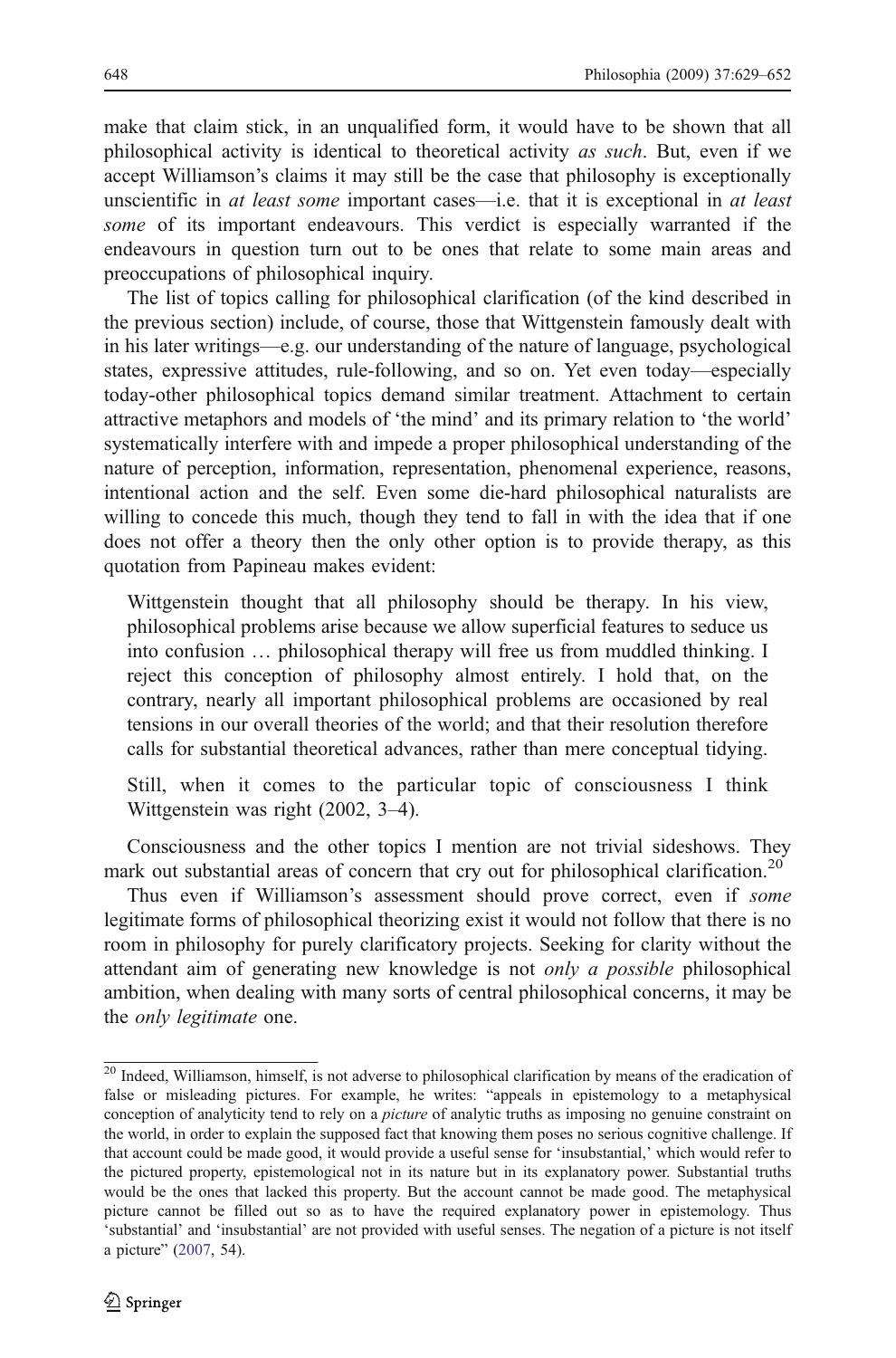In reaching this conclusion it is useful to consider Brandom's modest proposal about what philosophical theorizing amounts to and how it might relate to the kind of understanding that Wittgenstein is after. Brandom's views on this topic are articulated as part of his attempt (in his John Locke lectures) to show how the traditional analytic project of understanding the semantic relations that hold between different vocabularies can be usefully and viably extended in important ways.<sup>21</sup> His proposed technique is to capture, in an appropriate meta-vocabulary, "what one must do in order to use various vocabularies and so to count as *saying* or *thinking* various kinds of things" ([2006,](#page-22-0) 3). The result would be a description of what it is necessary for someone to do in order to make competent use of a certain vocabulary for a certain purpose. Thus he tells us that:

It is worth seeing how and to what extent different target vocabularies can be elaborated from various base vocabularies—including and perhaps especially, with pragmatic detours through the specifications of practices-or-abilities necessary to deploy those vocabularies—because that is a way of coming practically to know our way around those vocabularies, our discursive practices, and the subject matters they make it possible for us to talk and think about ([2006,](#page-22-0) 226, emphasis added).

Brandom regards this product as a kind of philosophical theory. Specifically, he tells us that "What corresponds in this semantic-analytic project to the postulation of unobservables in empirical scientific theorizing is the employment in the algorithmic construction also of some further vocabulary, whose use is not governed by antecedent norms but is determined instead by stipulated inferential connections to both the base and target vocabulary" ([2006,](#page-22-0) 214, emphasis added).<sup>22</sup> Let us again, for the sake of argument, consider that this might constitute a legitimate candidate for being a philosophical theory. Still, as Brandom himself notes, even if this sort of algebraic understanding should be available in some domains, that "does not entail this sort of understanding being available in every case, even in principle" ([2006,](#page-22-0) 215). In noting this he adopts a more tolerant, ecumenical and pluralistic attitude towards the possibility of a variety of philosophical ends and means—an attitude of precisely the kind I have been at pains to promote.

Even under the broad heading of trying to understand discursive practice, there is a more basic sort of hermeneutical understanding, whose implicit, practical, everyday species and whose explicit, theoretical, sophisticated species must both be studied and exercised by philosophers [\(2006](#page-22-0), 216, see also 211, p. 213, emphasis added).

What can we conclude from these brief reflections about philosophical theorizing? I think it is that *even if* it should turn out that there might be viable forms of philosophical theorizing this would not show that the kind of knowledge and

<sup>&</sup>lt;sup>21</sup> Brandom's own version of analytic pragmatism gets its inspiration from Sellars and takes seriously the important, indeed seemingly fatal, challenges raised by Wittgenstein for traditional approaches in analytic philosophy.

The 'theories' Brandom describes do not, however, appear to be explanatory in any clear sense – i.e. they do not advance hypotheses but only descriptively chart features underlying certain kinds of talk. If so the theory/description contrast looks in danger of collapse.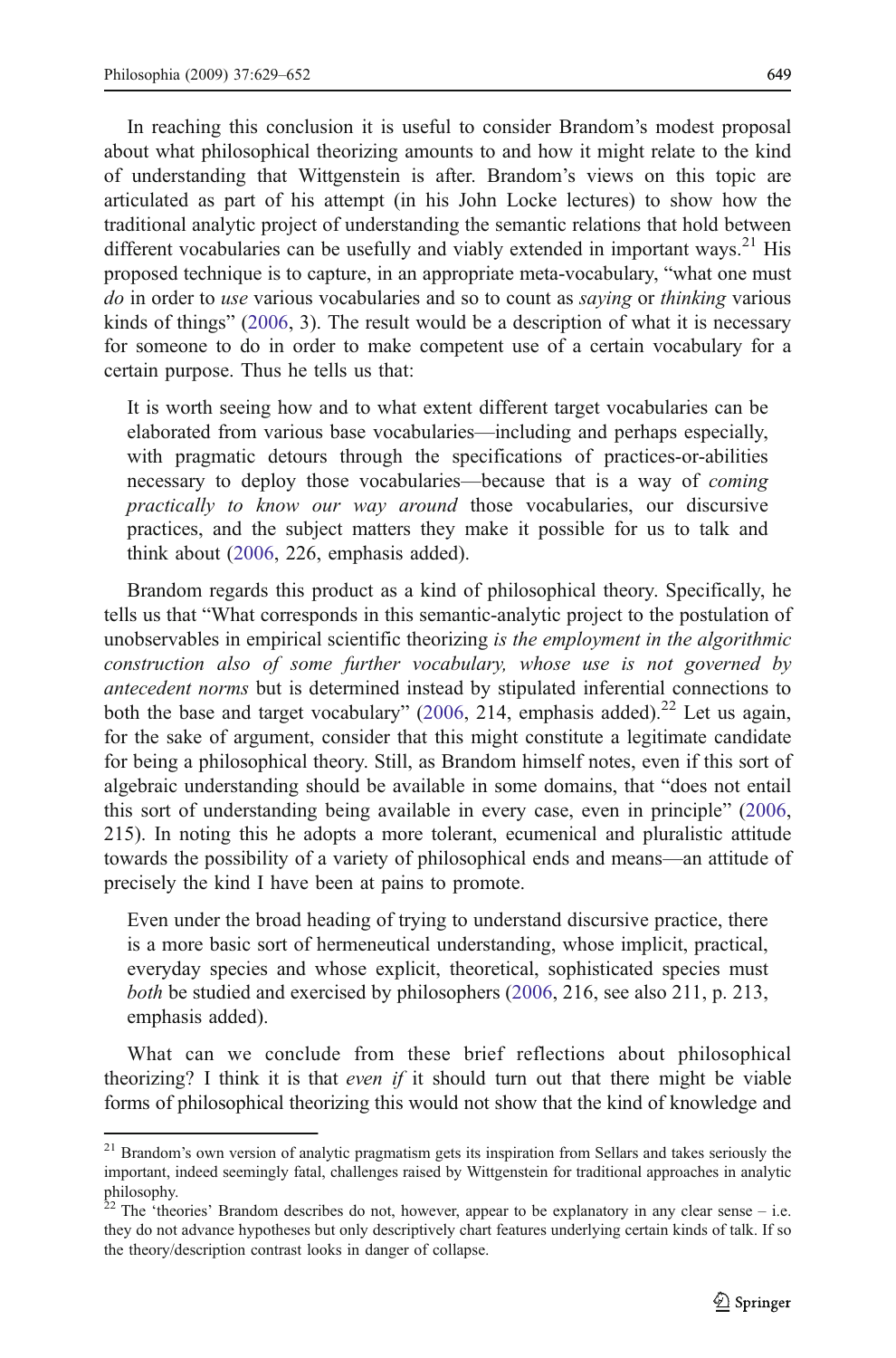understanding that such 'theories' might provide precludes the possibility of gaining non-theoretical insights of the kind that philosophical clarification seeks to engender. As far as I can see no argument has yet been advanced to show that philosophical clarification is impossible or that to attempt it is really only an attempt at a weak or lazy form of philosophical theorizing (though I think this is often tacitly assumed).

#### A Positive End to Philosophy

Hutchinson suspects that "the desire to see Wittgenstein as an analytic (maybe the analytic) philosopher—though a subject-transforming and engagingly or maddeningly eccentric one—drives the elucidatory (and doctrinal) interpretation" ([2007,](#page-23-0) 710). I want to stress that showing that Wittgenstein really belongs in the canon of analytic philosophy, after all, is surely not my motivation. Indeed, attempting this would be an odd move for at least two reasons.

We live in interesting times. Mainstream analytic philosophy, which has been the dominant approach to the subject in the English-speaking world, is purported not only to be in crisis but in its death throes. It has been openly regarded by some as a "degenerating research programme, motivated by suspect methodological aspirations" (Brandom [2006,](#page-22-0) 202). Some think that, at best, if it can be patched up, it might be kept alive in a diminished form with the aid of grafts and extensions from other more healthy philosophical approaches, such as pragmatism. According to other reports its situation is much more serious; it never was at all (Preston [2007](#page-23-0)). If that assessment proves true then the Anglophone way of doing philosophy neither has nor ever had a unifying basis. As such, the very idea of analytic philosophy would turn out to be a sophisticated illusion promoted and sustained by hope for its promised result—i.e. a systematic, rigorous and reliable way of achieving new philosophical knowledge on a par with that of other modern sciences.

Anyone who takes either of those concerns seriously, as I do, will have little motive for wanting to show that Wittgenstein was part of the analytic school (as opposed to, say, one of its principal opponents). That would be reason enough to distinguish Wittgenstein's project from that of the analytics. In my case, there is an even more obvious and fundamental reason for doing so. My attempt to establish that philosophical clarification is necessary and sufficient for dealing with certain fundamental philosophical inquiries clearly breaks faith with analytic philosophy's self-conception. For the great majority of its practitioners believe (even if they don't explicitly argue) that all worthwhile philosophical activity is *entirely* within the fold of science. All good philosophical work aims explicitly at the production and maximization of knowledge. This is the default view, at least for many. It is tied to the thought that "philosophy essentially involves the production of theories or views" (Preston [2007,](#page-23-0) 61). $^{23}$ 

 $\frac{23 \text{ It}}{23 \text{ It}}$  is easy to speculate that this way of thinking gains support from a more pervasive acceptance of scientism – one that has a venerable origin, having prevailed ever since Newton's work was "taken as a paradigm not only in the developing sciences, but even in what we would now call the humanities ... [This occurred because] to take Newton's work as a paradigm for *science* was *ipso facto* to take it as a paradigm for knowledge as such" (Preston [2007,](#page-23-0) 136-7, see also Brandom [2006](#page-22-0), 209).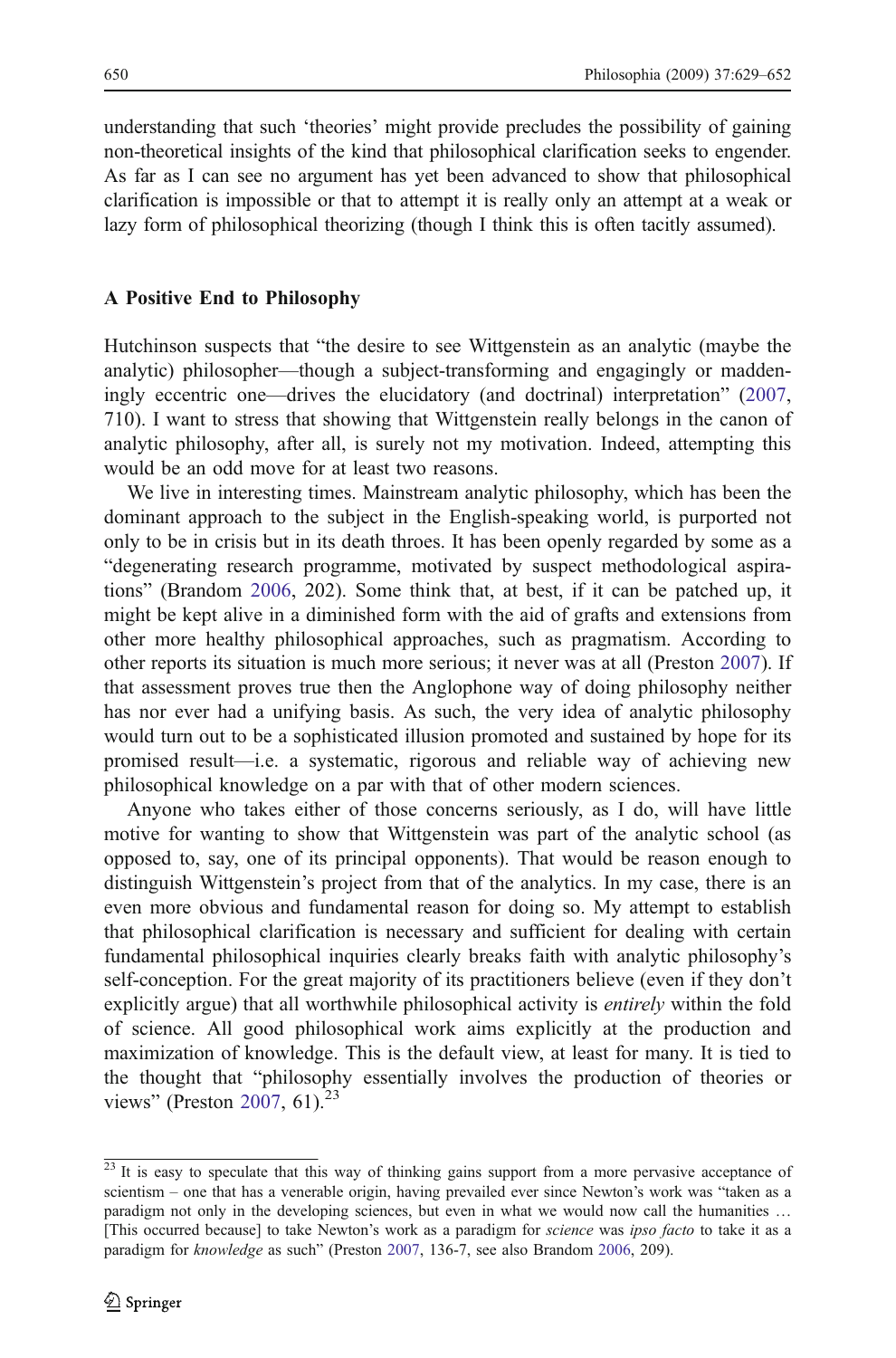<span id="page-22-0"></span>What makes Wittgenstein's conception of the end of philosophy importantly different is precisely the fact that it cannot be understood as a kind of theorybuilding aimed at the production of new knowledge. However, I have laboured to show that rejection of the idea that philosophical activity really just is, or reduces to, a form of 'theorizing' does not entail the acceptance of the idea that such activity is thereby only or purely therapeutic. There are other forms of philosophical activity than offering theories or providing therapy, and other reasons for pursuing philosophical projects than those. A philosophy with only clarificatory ambitions is not only possible but valuable.

Finally, I wholeheartedly agree that "If Wittgenstein scholarship is to be anything other than something of interest to historians of our subject, Wittgenstein must be seen to have relevance to current debates within that subject" (Hutchinson [2007,](#page-23-0)  $692$ ).<sup>24</sup> But it strikes me that understanding and defending a version of philosophical activity with primarily clarificatory ambitions, and unequivocally showing its worth, is the best chance of securing that vibrant future for philosophy done in the spirit of Wittgenstein.

Wittgenstein's work is my inspiration for wanting to engage in philosophy that seeks only for clarification when dealing with certain important topics. I find this approach running throughout the length and breadth of his writings. Indeed, I think that his single most important, and lasting, contribution to our subject was to show us how to pursue philosophical investigations with this end in sight.

#### References

Baker G. (2004). Wittgenstein's method: Neglected aspects. In K. Morris, (Ed.), Oxford: Blackwell.

- Bouveresse J. 2008. Wittgenstein's critique of Frazer. In J. Preston (Eds.), Wittgenstein and reason. Oxford: Blackwell.
- Brandom, R. B. (2006). Between saying and doing: Towards an analytic pragmatism. Oxford: Oxford University Press.
- Carruthers, P. (1989). Tractarian semantics. Oxford: Blackwell.
- Carruthers, P. (1990). The Metaphysics of the tractatus. New York: Cambridge University Press.
- Conant, J. (1989). Must we show what we cannot say? In R. Fleming & M. Payne (Eds.), The senses of Stanley Cavell. Lewisbury, PA: Bucknell University Press.
- Conant, J. (1991). The search for logically alien thought: Descartes, Kant, Frege and the Tractatus. Philosophical Topics, 20, 115–80.
- Conant, J. (1995). Putting two and two together: Kierkegaard, Wittgenstein and the Point of view for their works as authors. In T. Tessin & M. von der Ruhr (Eds.), Philosophy and the grammar of religious belief. Basingstoke: Macmillan.
- Conant, J. (2000). Elucidation and nonsense in Frege and early wittgenstein. In A. Crary & R. Read (Eds.), The new wittgenstein. London: Routledge.

Conant, J. (2004). Why worry about the Tractatus? In B. Stocker (Ed.), Post-analytic tractatus. Aldershot: Ashgate.

<sup>&</sup>lt;sup>24</sup> I confess to finding Hutchinson's remark more than a little ironic given the reception that therapeutic readings get from the analytic mainstream. When it comes to assessing the value of Wittgenstein's contribution to philosophy, the attitude seems to be roughly this: 'If all Wittgenstein's philosophy has to offer is therapy with a negative goal, so much the worse for Wittgenstein's philosophy. And from this we can deduce, should Wittgenstein be right about what philosophy has to offer in general, i.e. if all philosophy has to offer is therapy with a negative goal, then so much the worse for philosophy. Thank God he was wrong. Back to theorizing'.